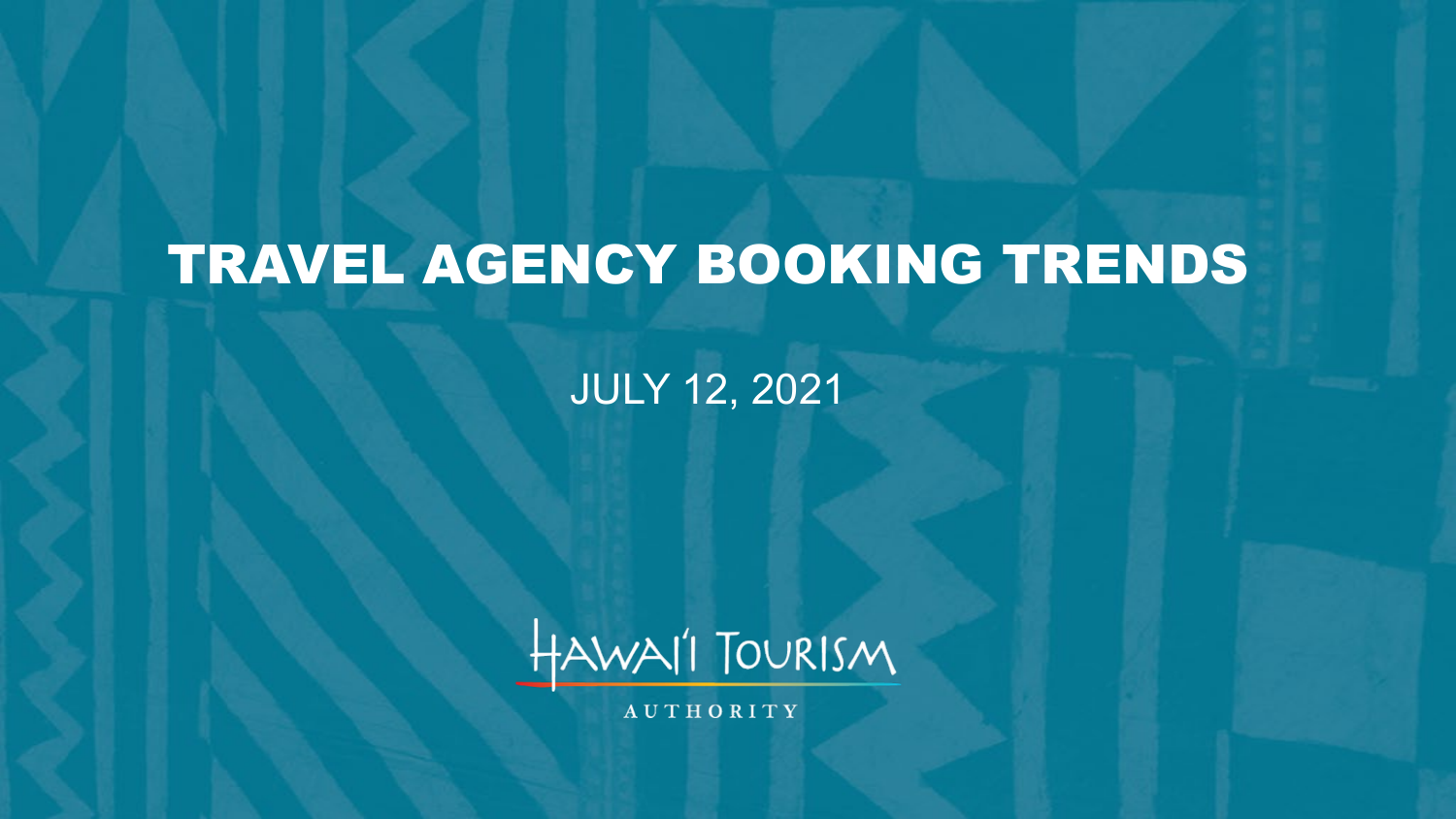# Global Agency Pro

- HTA subscribes to Global Agency Pro, an online travel distribution system consisting of Travel Agency data.
- Global Agency Pro provides access to over 90% of the world's Travel Agency airline transactions.
- The database consists of five years of historical ticketing data and one year of advance purchase data.
- The information is updated daily with a recency of two days prior to current date.

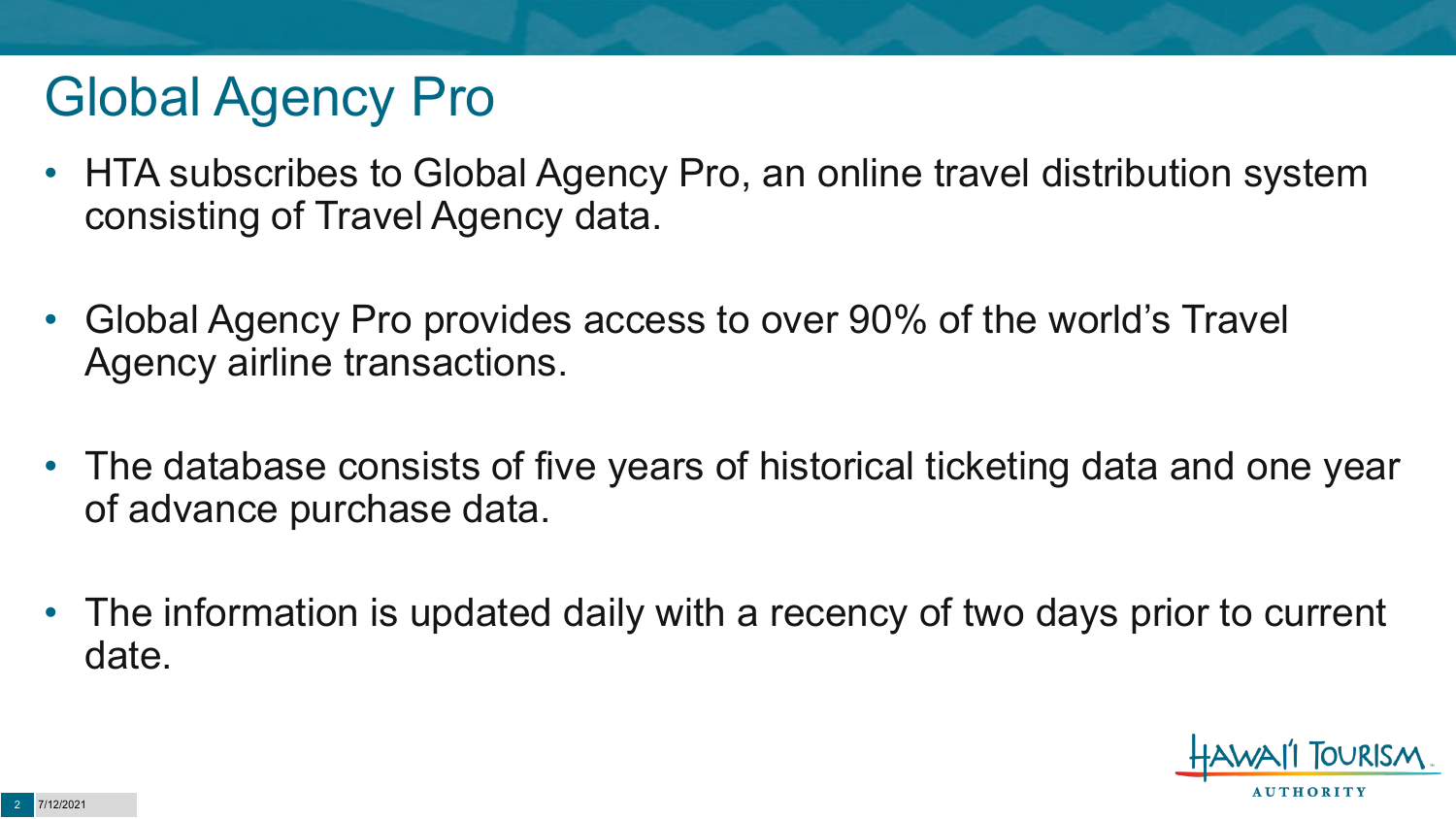# Global Agency Pro Index

#### • Bookings

– Net sum of the number of visitors (i.e., excluding Hawai'i residents and inter-island travelers) from Sales transactions counted, including Exchanges and Refunds.

#### • Booking Date

– The date on which the ticket was purchased by the passenger. Also known as the Sales Date.

#### • Travel Date

– The date on which travel is expected to take place.

#### • Point of Origin Country

– The country which contains the airport at which the ticket started.

#### • Travel Agency

– Travel Agency associated with the ticket is doing business (DBA).

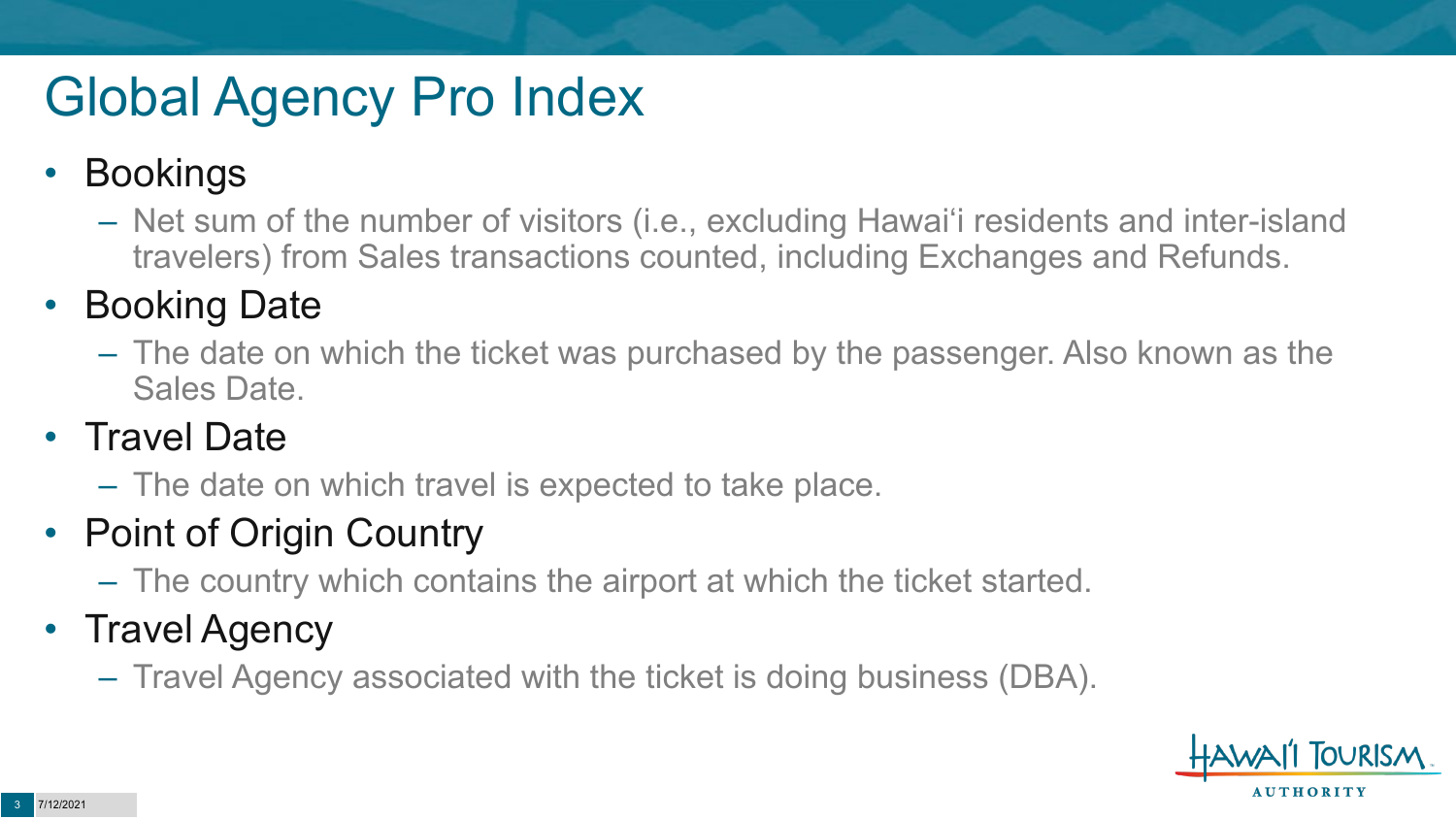US

#### Travel Agency Booking Pace for Future Arrivals, by Month

#### Travel Agency Booking Pace for Future Arrivals, by Quarter

OURISM.

**AUTHORITY** 



Source: Global Agency Pro as of 07/10/21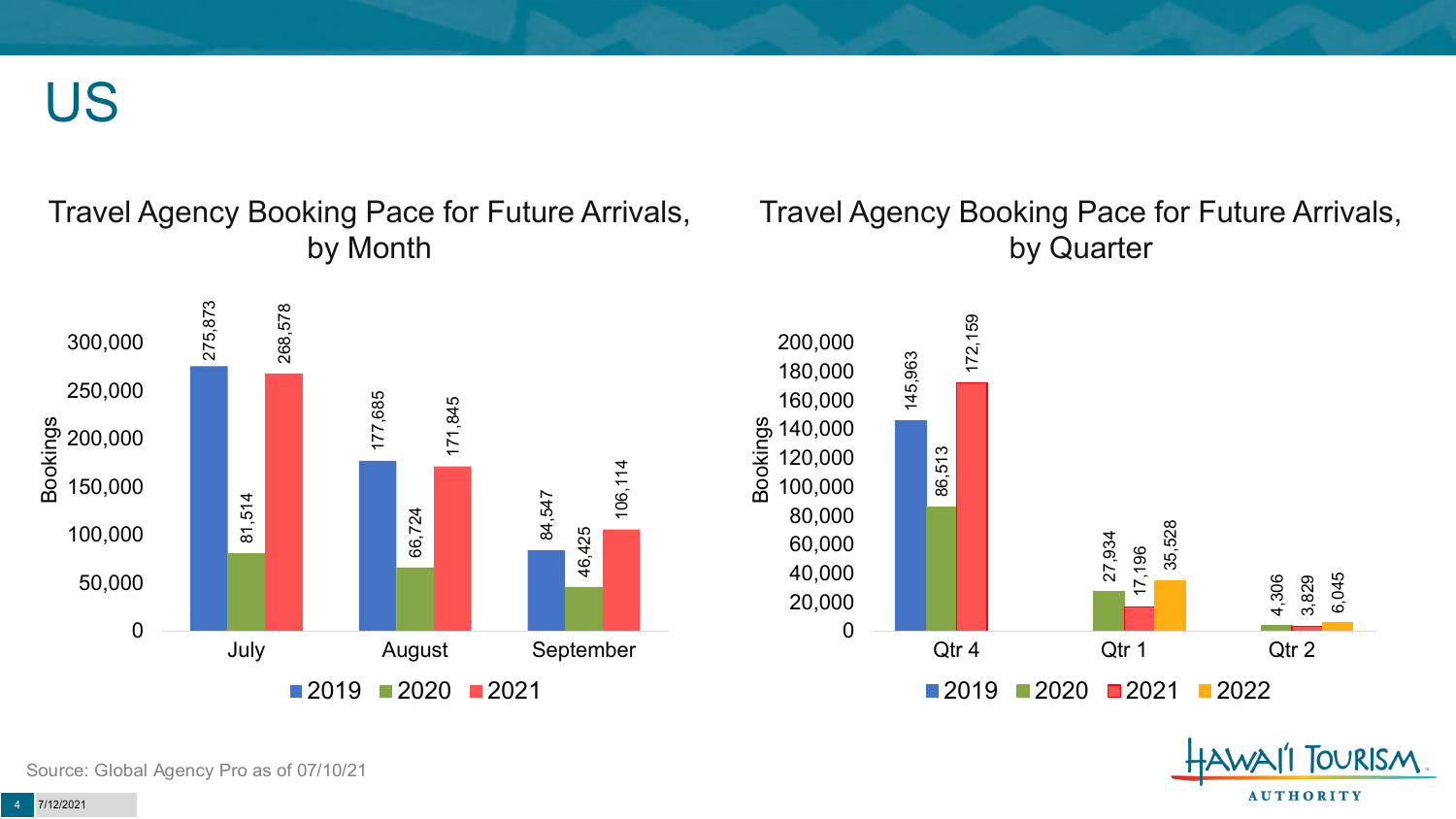

#### Travel Agency Booking Pace for Future Arrivals, by Month

#### Travel Agency Booking Pace for Future Arrivals, by Quarter



Source: Global Agency Pro as of 07/10/21

5 7/12/2021

**AUTHORITY** 

**FOURISM**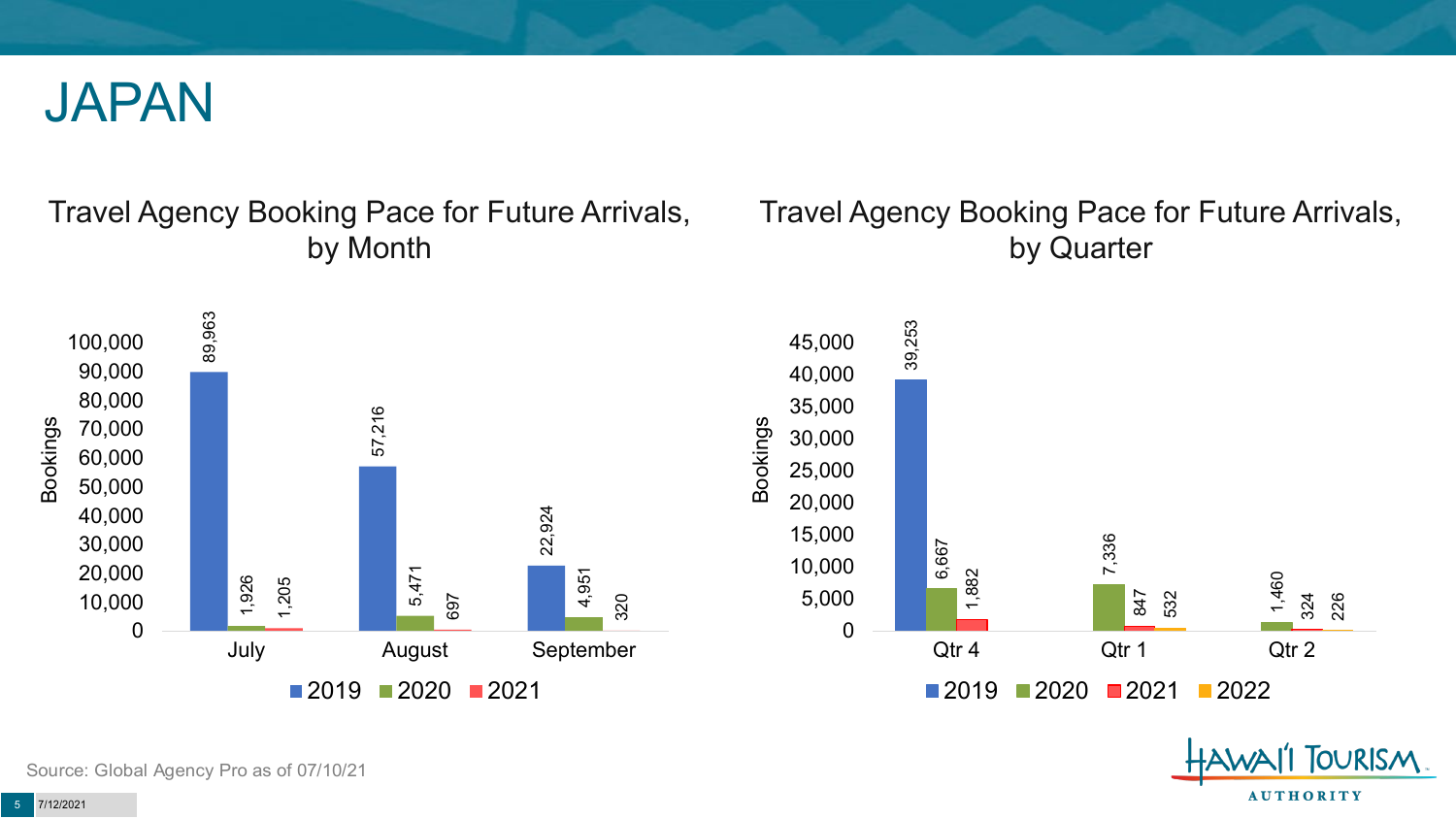#### CANADA

Travel Agency Booking Pace for Future Arrivals, by Month



#### Travel Agency Booking Pace for Future Arrivals, by Quarter



**FOURISM** 

**AUTHORITY** 

Source: Global Agency Pro as of 07/10/21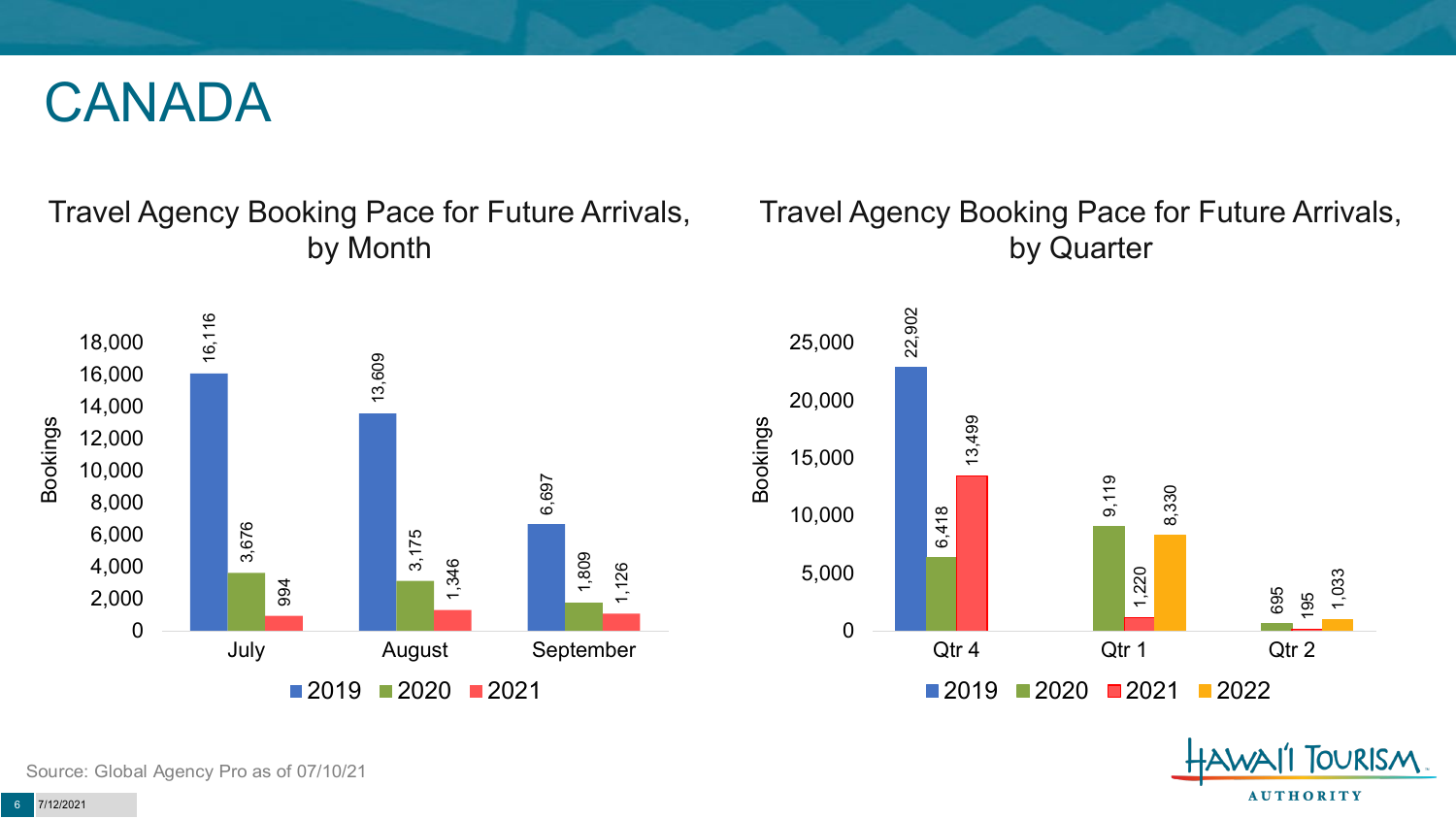#### KOREA

#### Travel Agency Booking Pace for Future Arrivals, by Month

#### Travel Agency Booking Pace for Future Arrivals, by Quarter

OURISM.

**AUTHORITY** 



Source: Global Agency Pro as of 07/10/21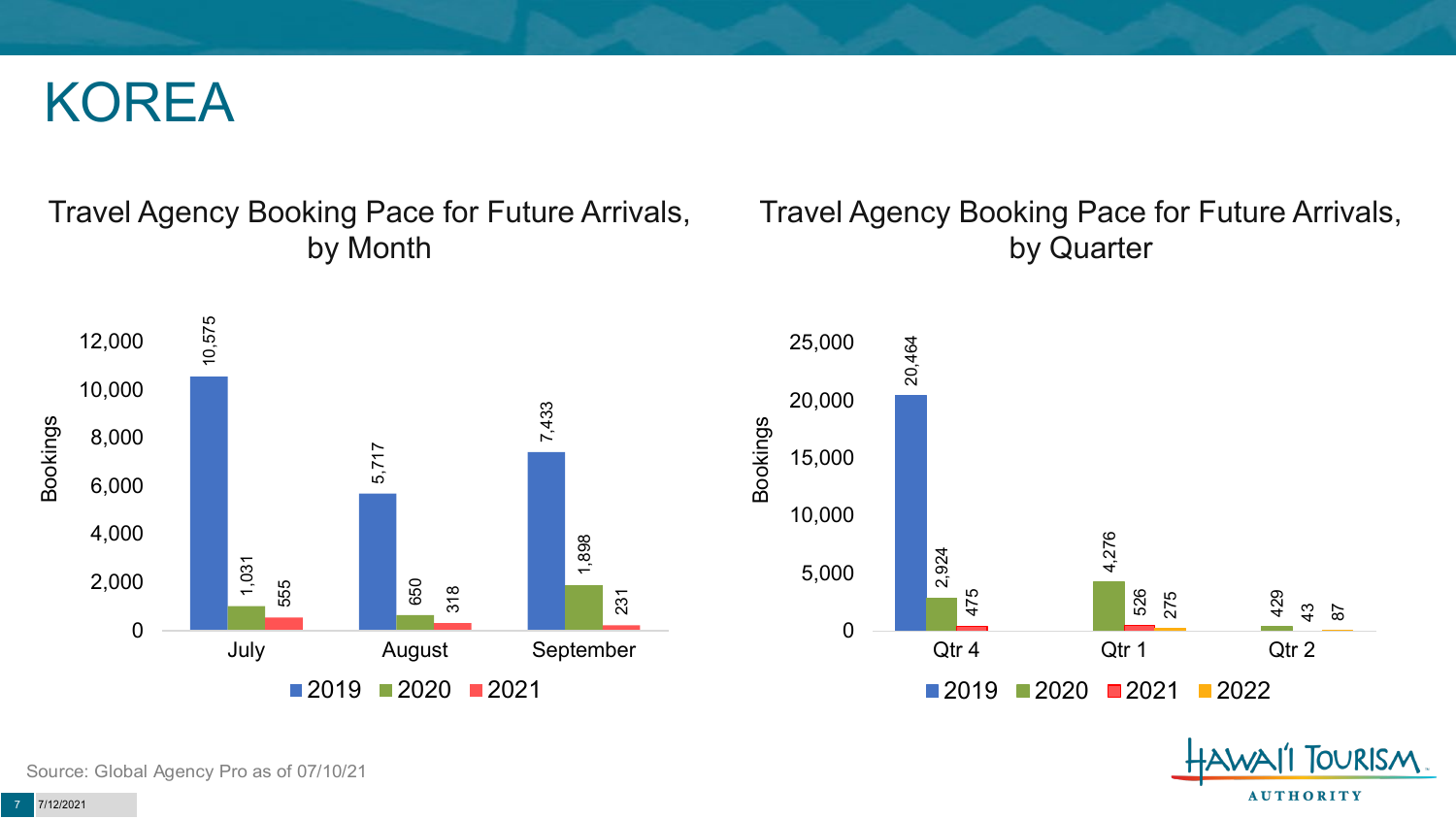#### AUSTRALIA

Travel Agency Booking Pace for Future Arrivals, by Month



#### Travel Agency Booking Pace for Future Arrivals, by Quarter



OURISM.

**AUTHORITY** 

Source: Global Agency Pro as of 07/10/21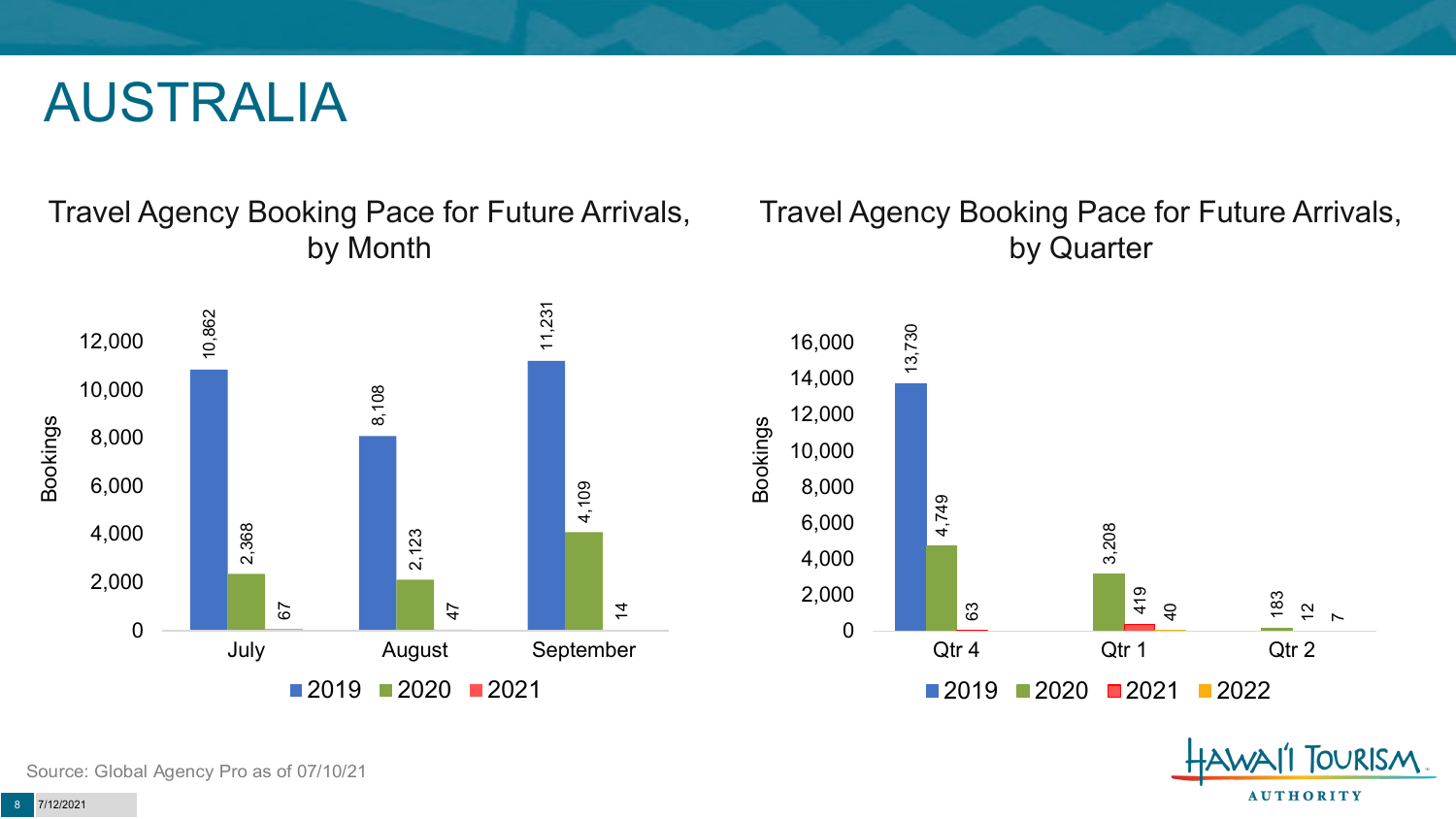# O'ahu by Month 2021









TOURISM. **AUTHORITY** 

Source: Global Agency Pro as of 07/10/21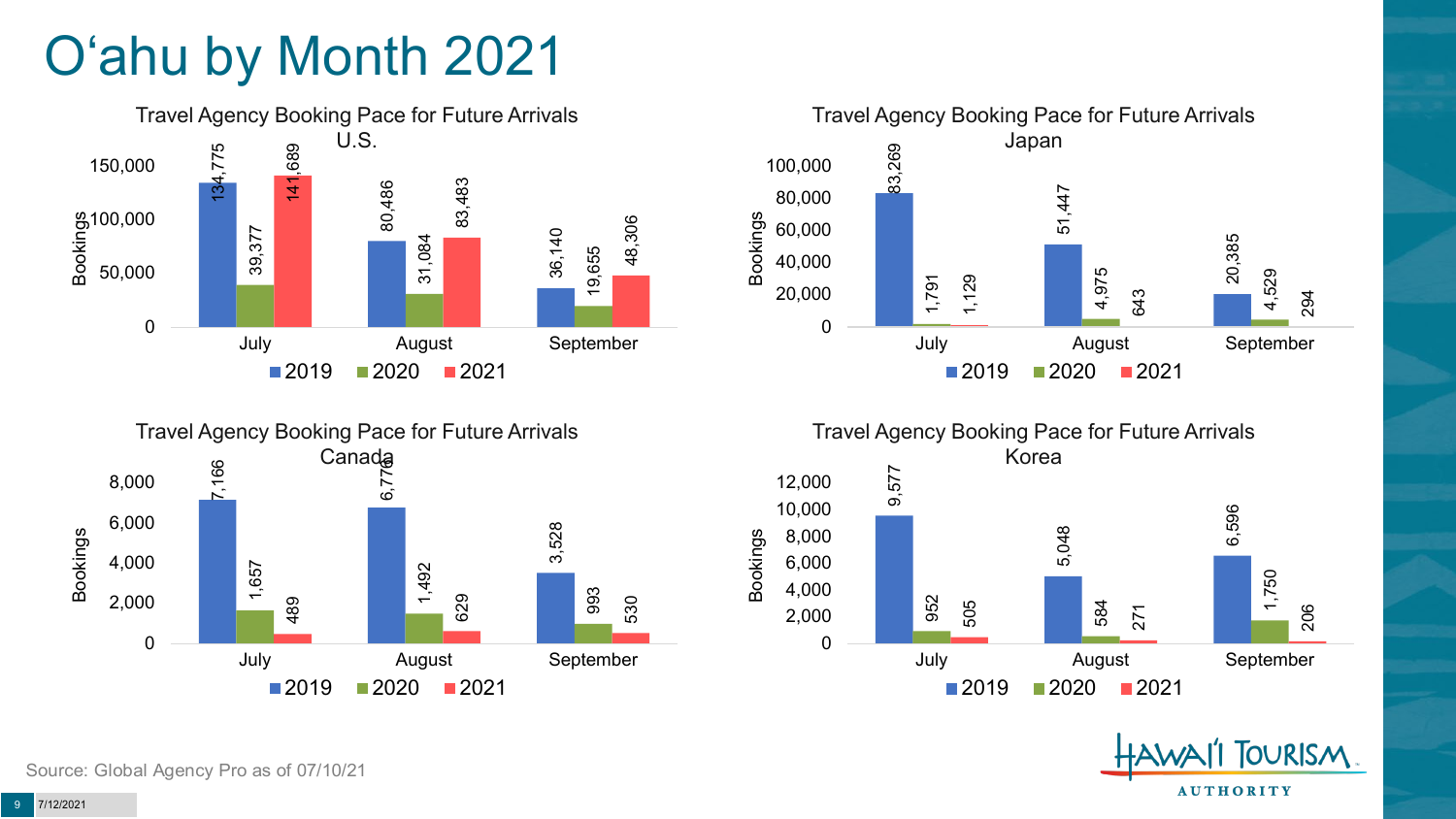# O'ahu by Month 2021 (cont.)



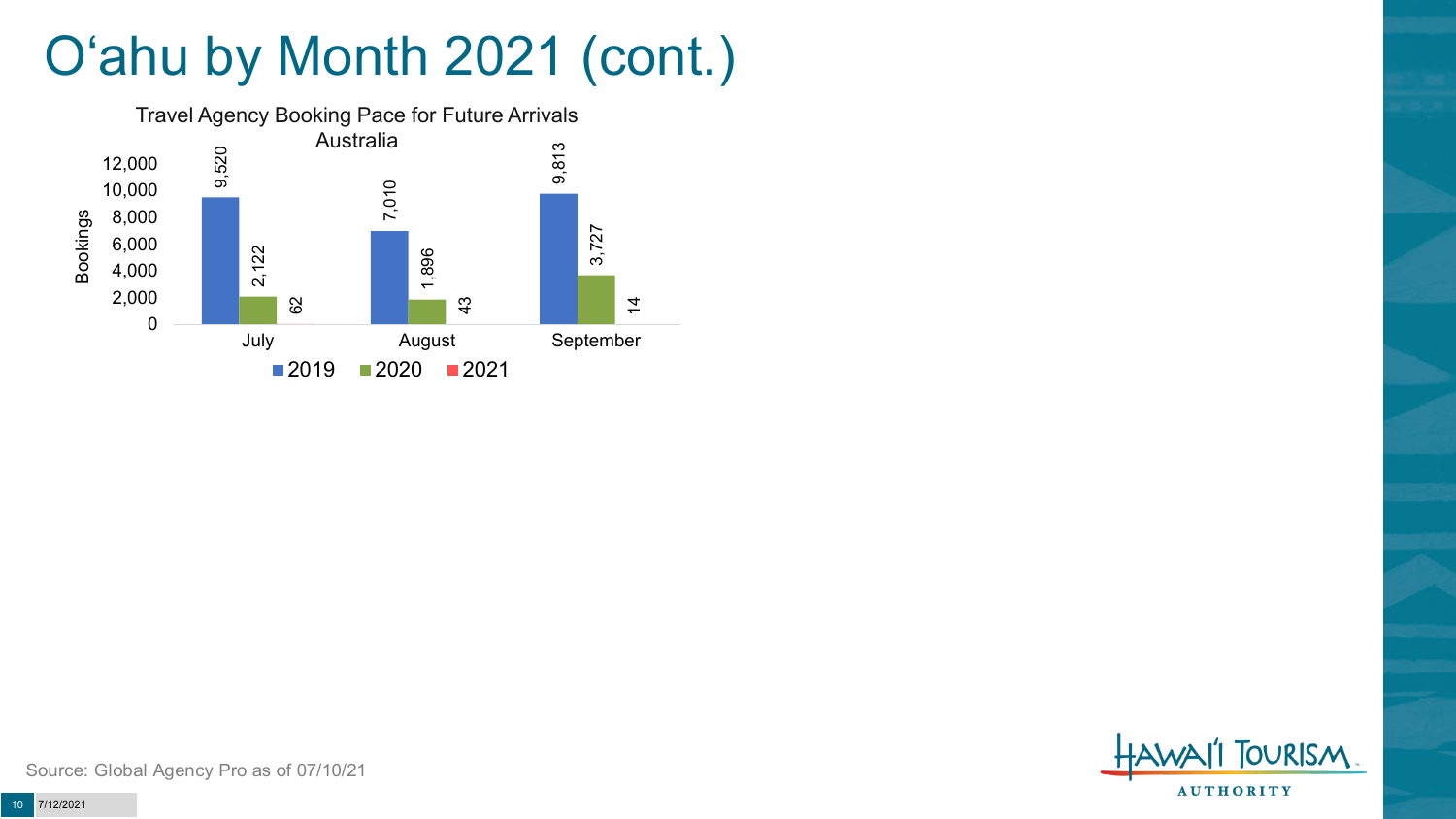### O'ahu by Quarter 2021









**TOURISM** 

**AUTHORITY** 

Source: Global Agency Pro as of 07/10/21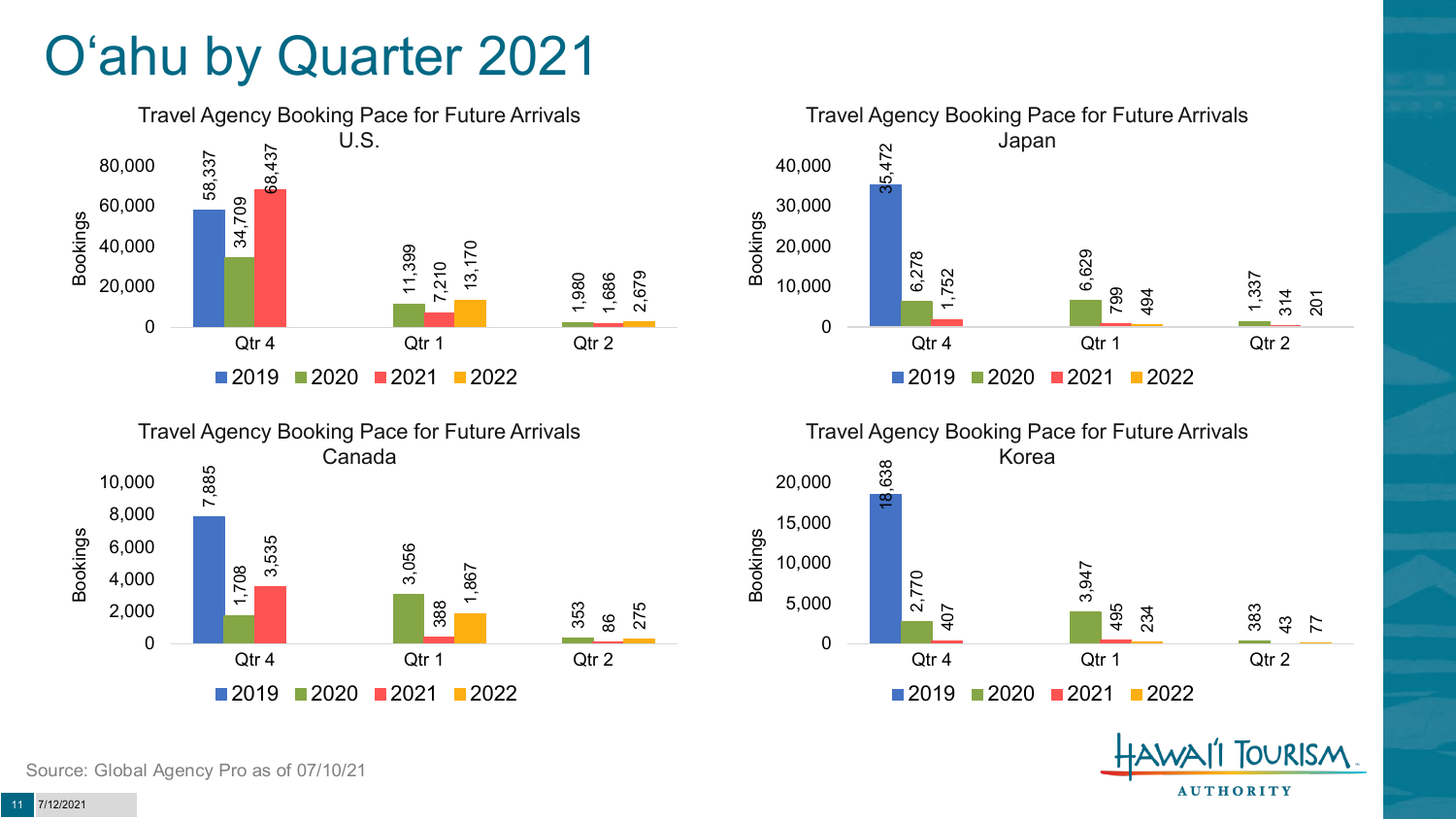### O'ahu by Quarter 2021 (cont.)



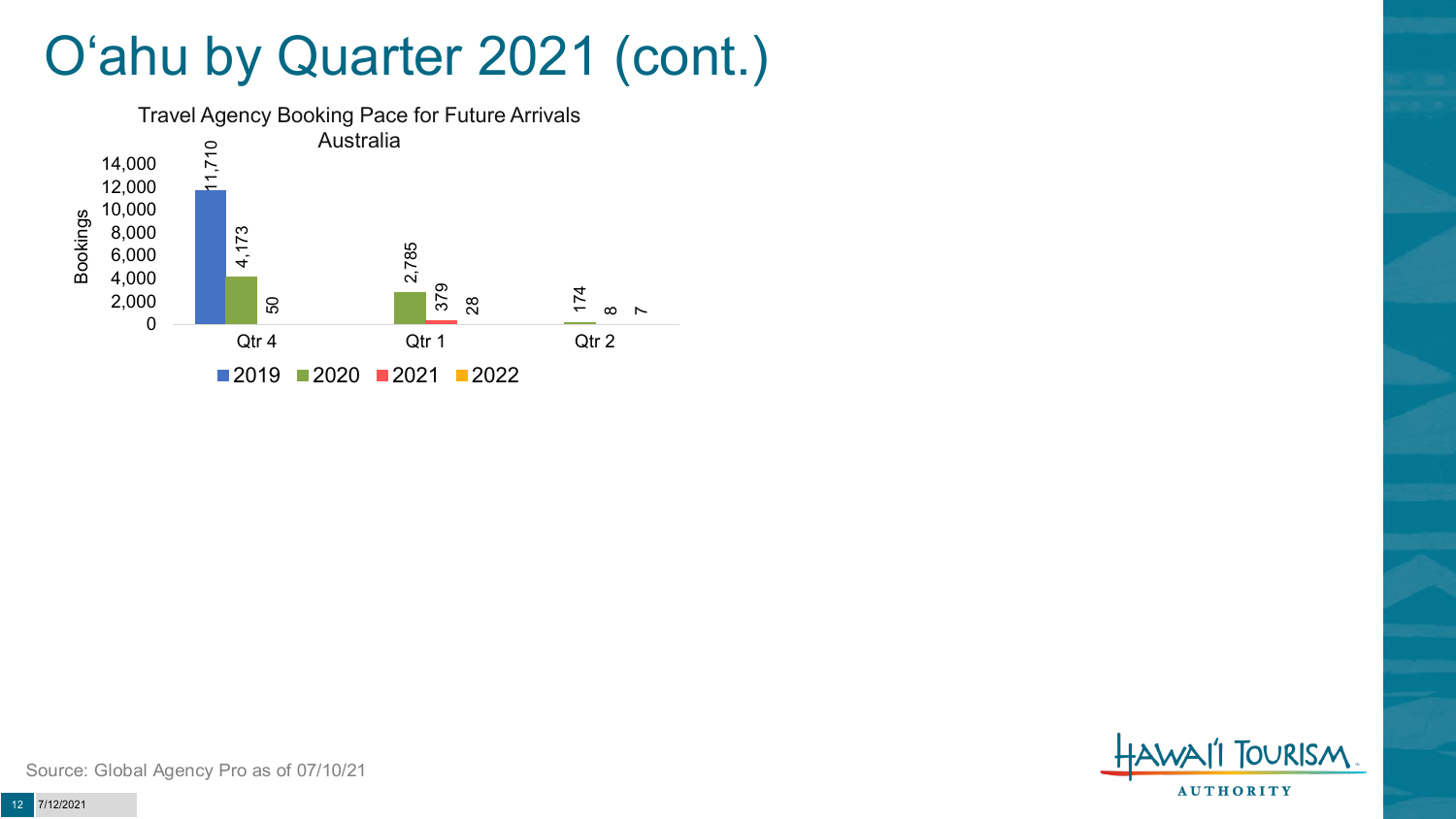# Maui by Month 2021











Source: Global Agency Pro as of 07/10/21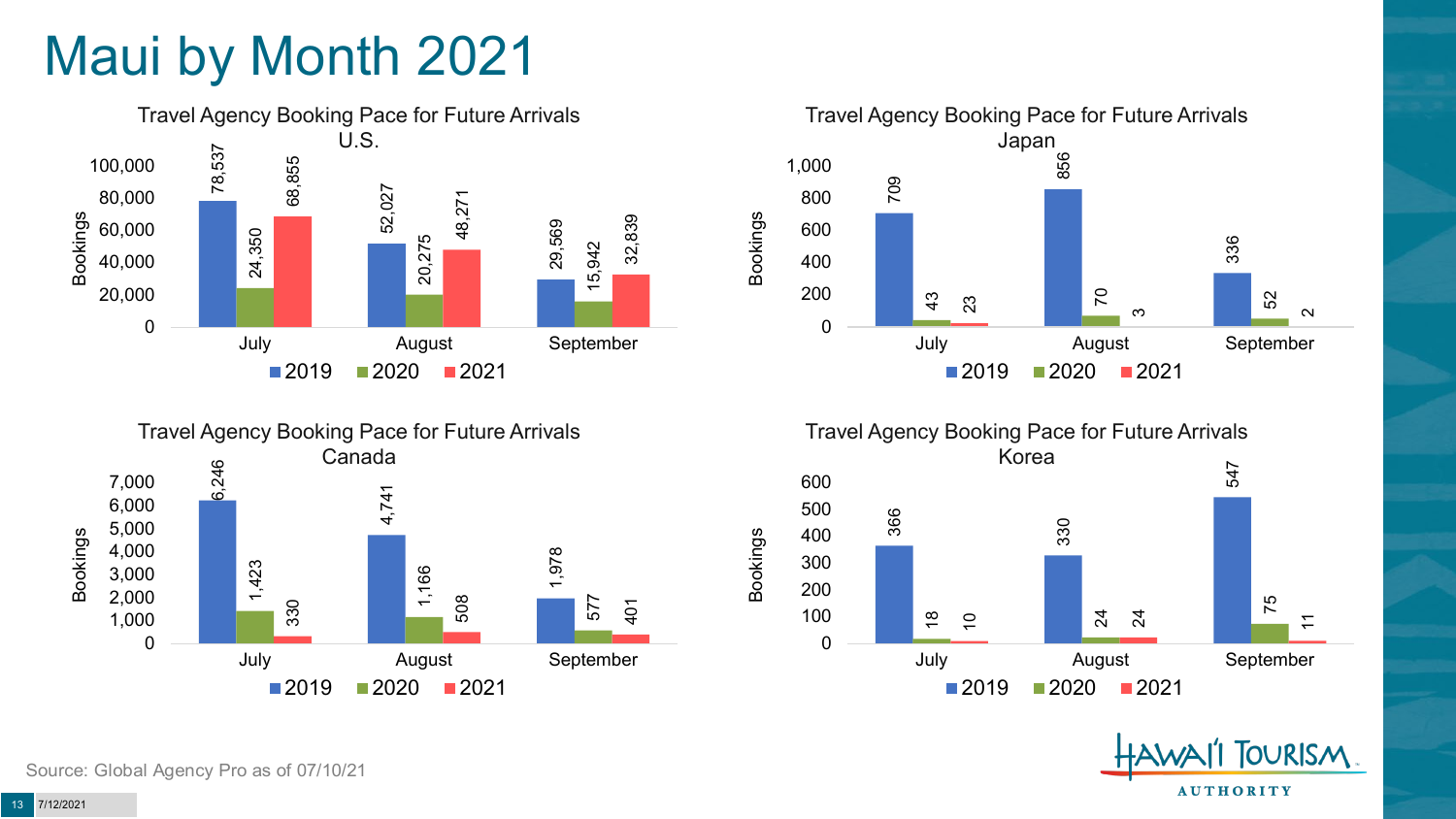# Maui by Month 2021 (cont.)



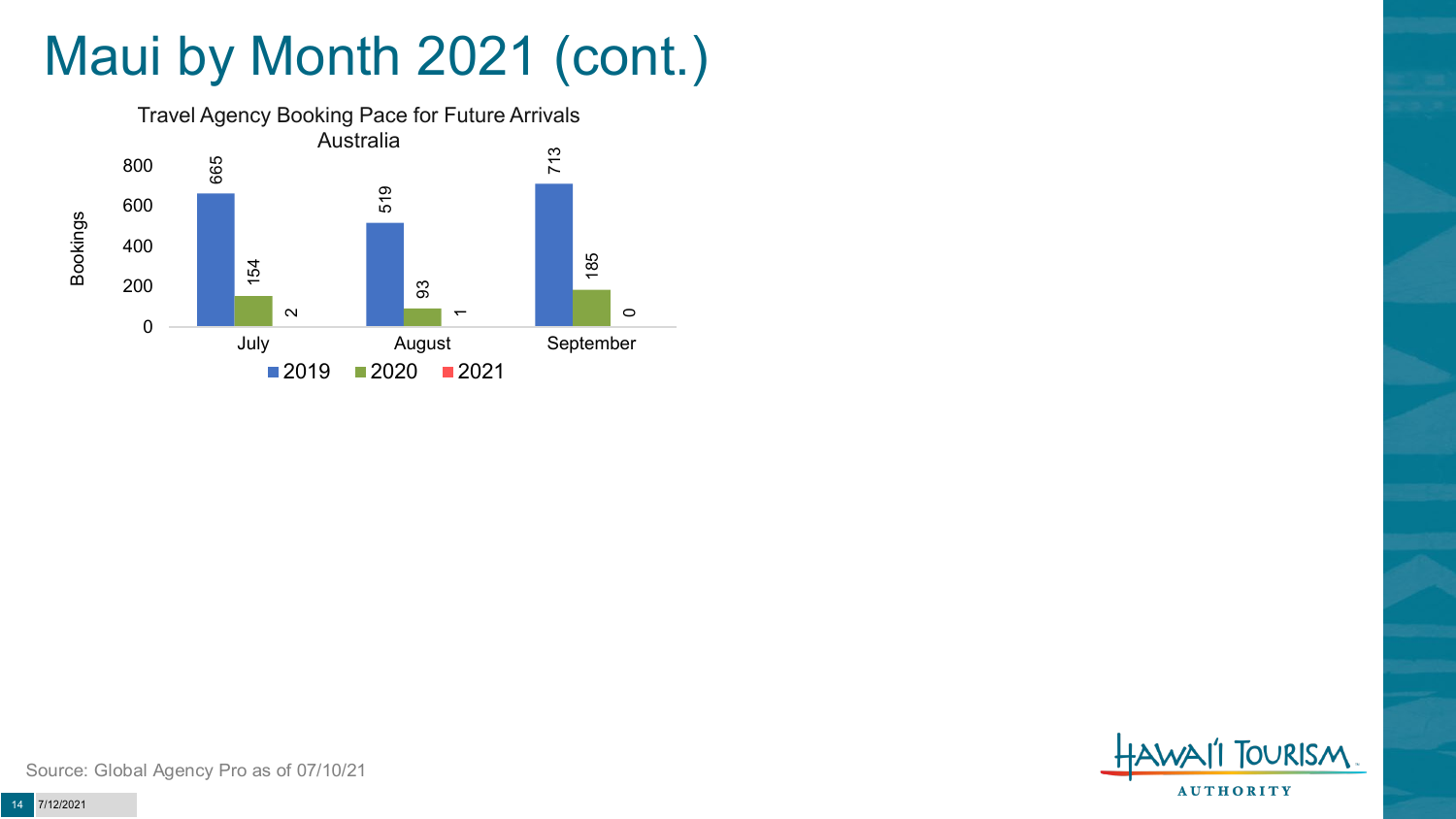### Maui by Quarter 2021









**TOURISM** 

**AUTHORITY** 

Source: Global Agency Pro as of 07/10/21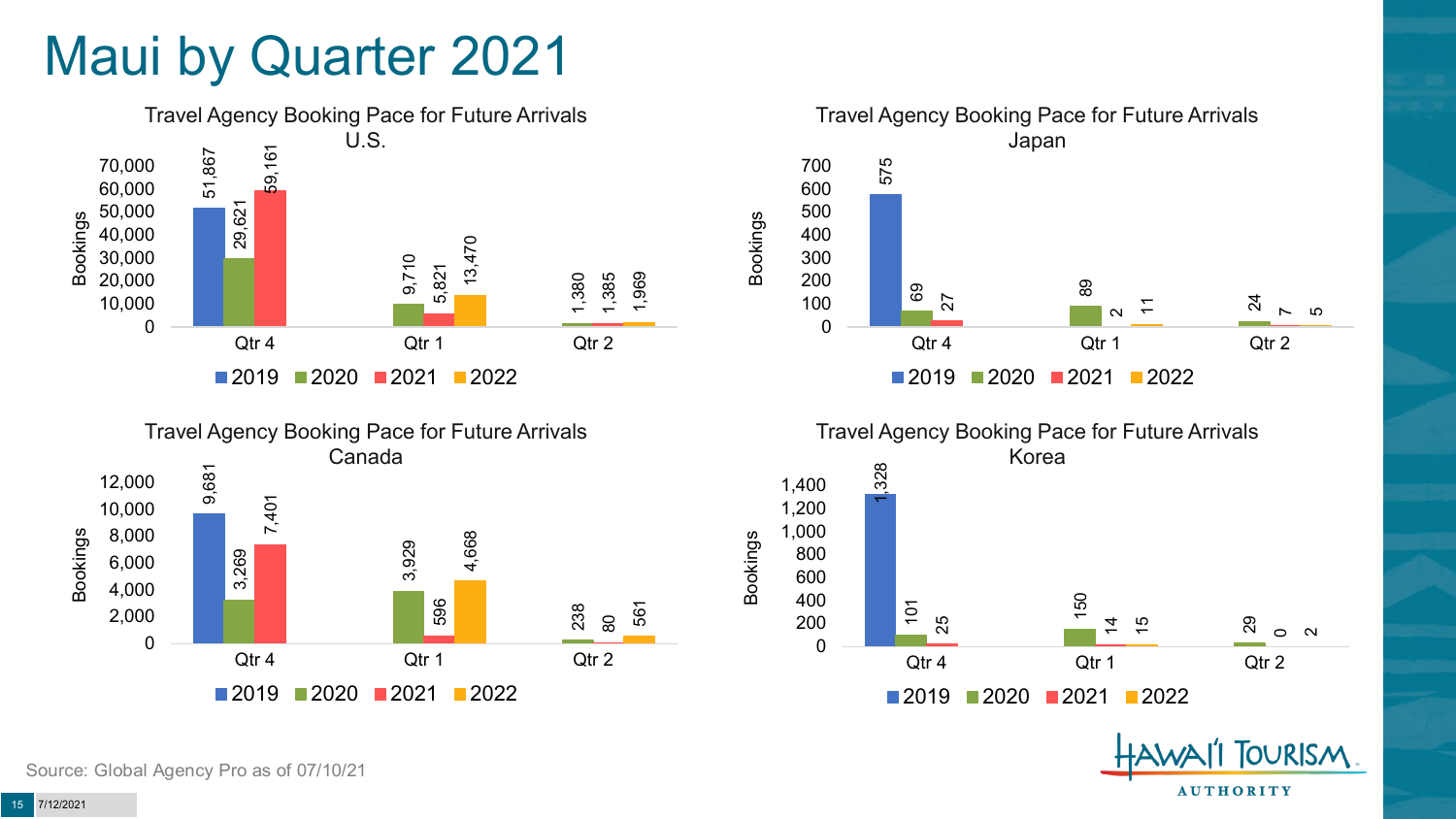### Maui by Quarter 2021 (cont.)



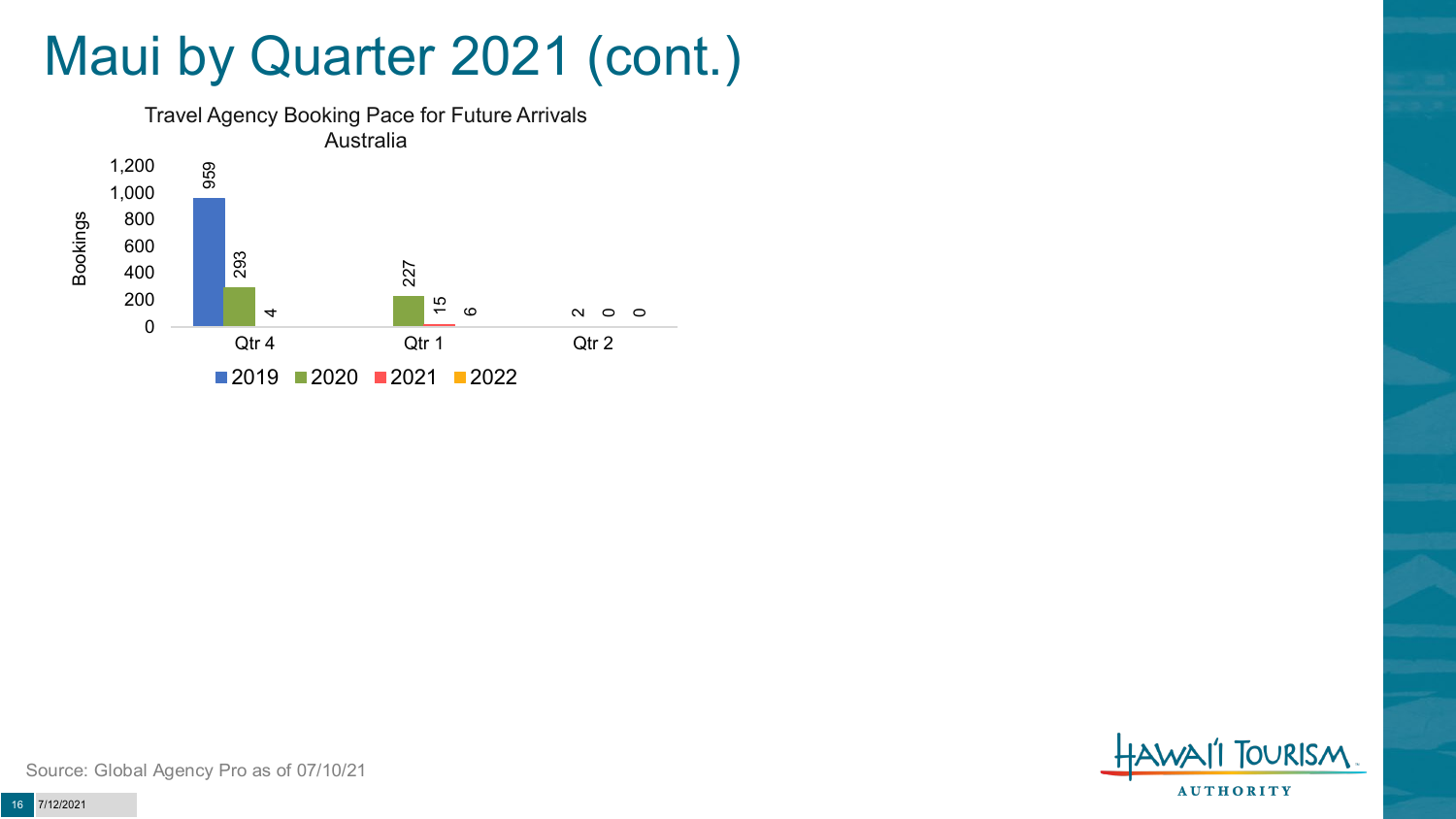# Moloka'i by Month 2021









Bookings



**FOURISM AUTHORITY** 

Source: Global Agency Pro as of 07/10/21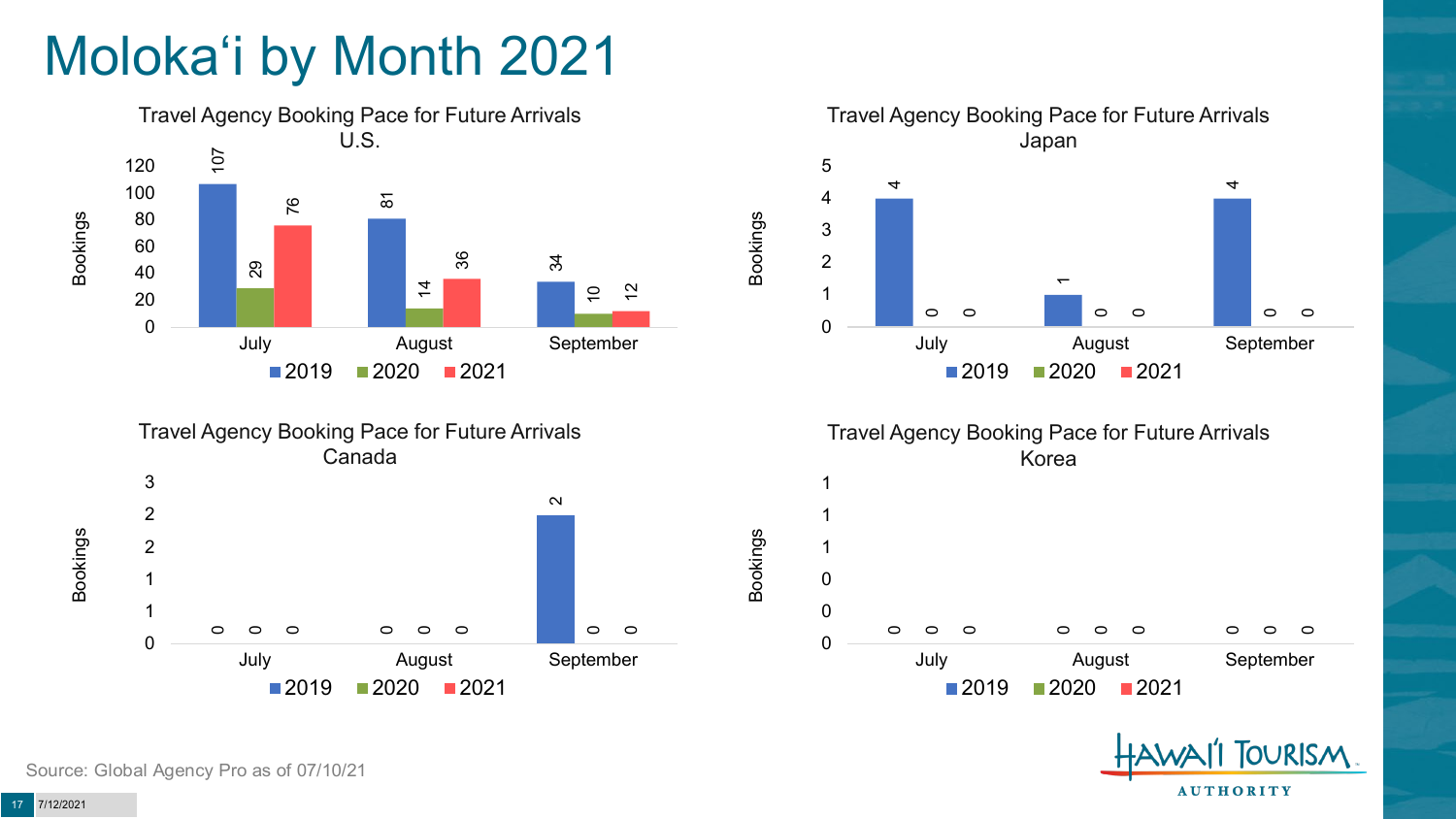# Moloka'i by Month 2021 (cont.)



**TOURISM AUTHORITY** 

Source: Global Agency Pro as of 07/10/21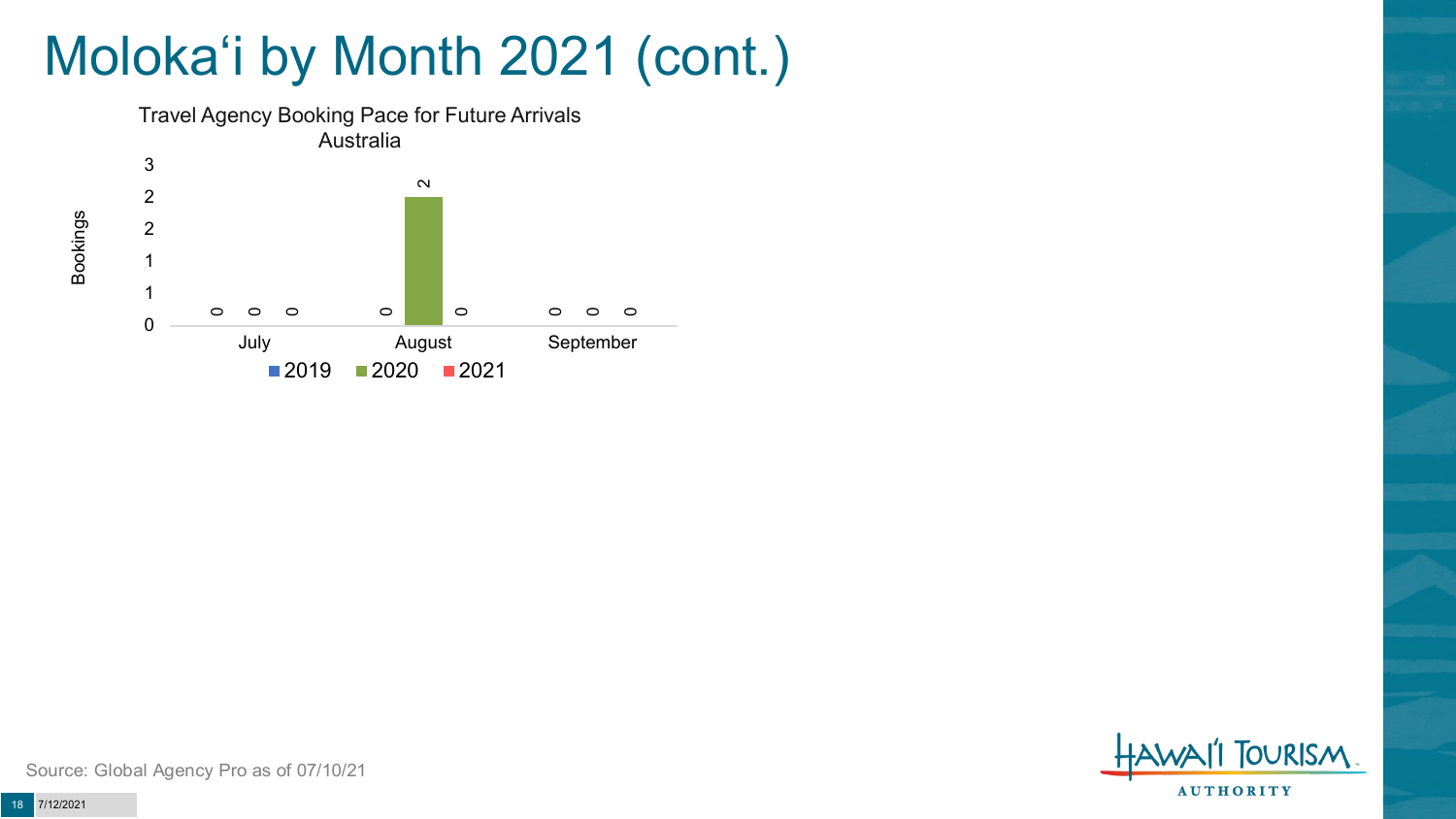## Moloka'i by Quarter 2021







2020 2021 2022



Source: Global Agency Pro as of 07/10/21

Bookings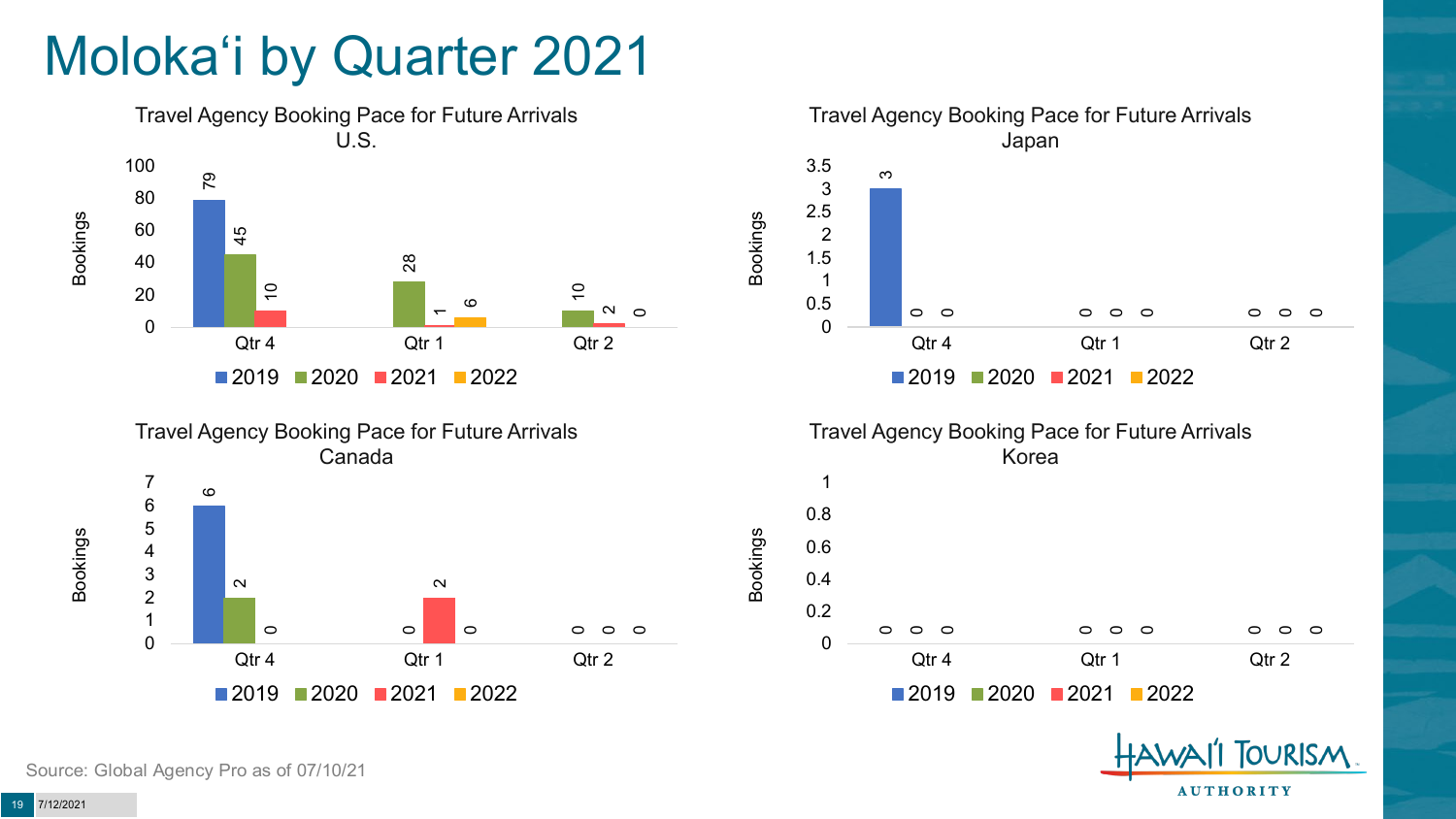### Moloka'i by Quarter 2021 (cont.)





Source: Global Agency Pro as of 07/10/21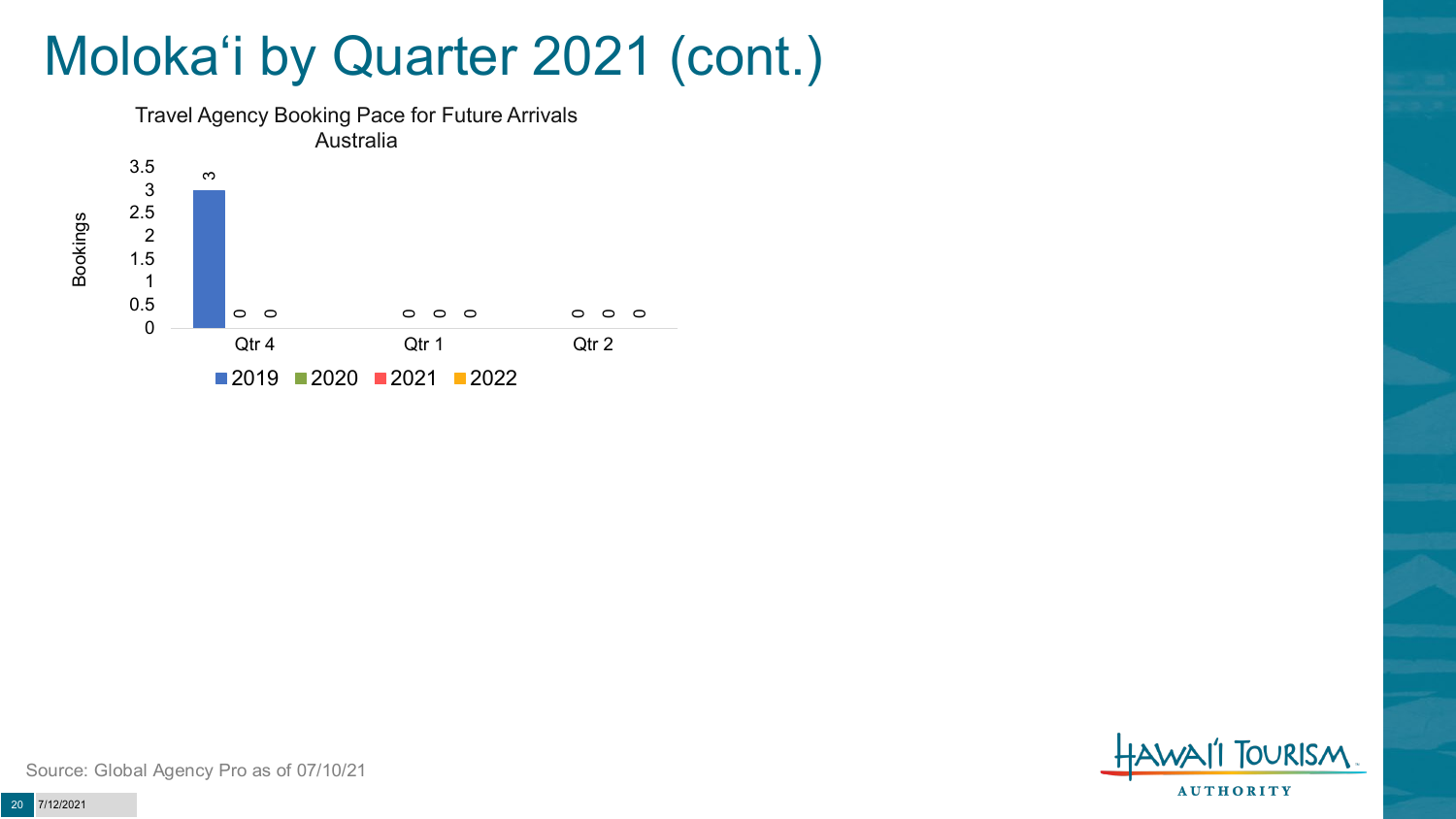# Lāna'i by Month 2021







Travel Agency Booking Pace for Future Arrivals Korea

Bookings





Source: Global Agency Pro as of 07/10/21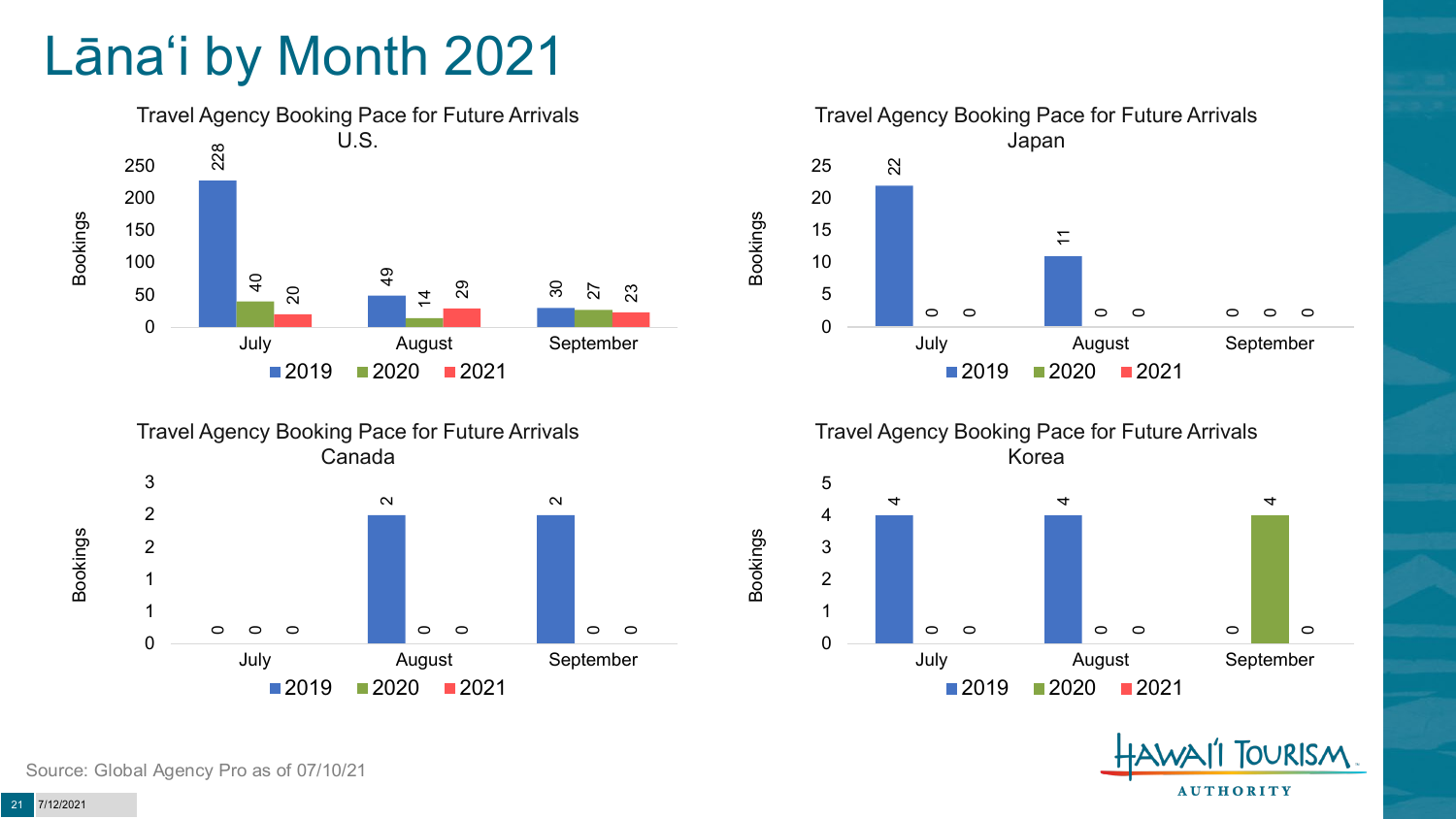# Lāna'i by Month 2021 (cont.)



**FOURISM AUTHORITY** 

Source: Global Agency Pro as of 07/10/21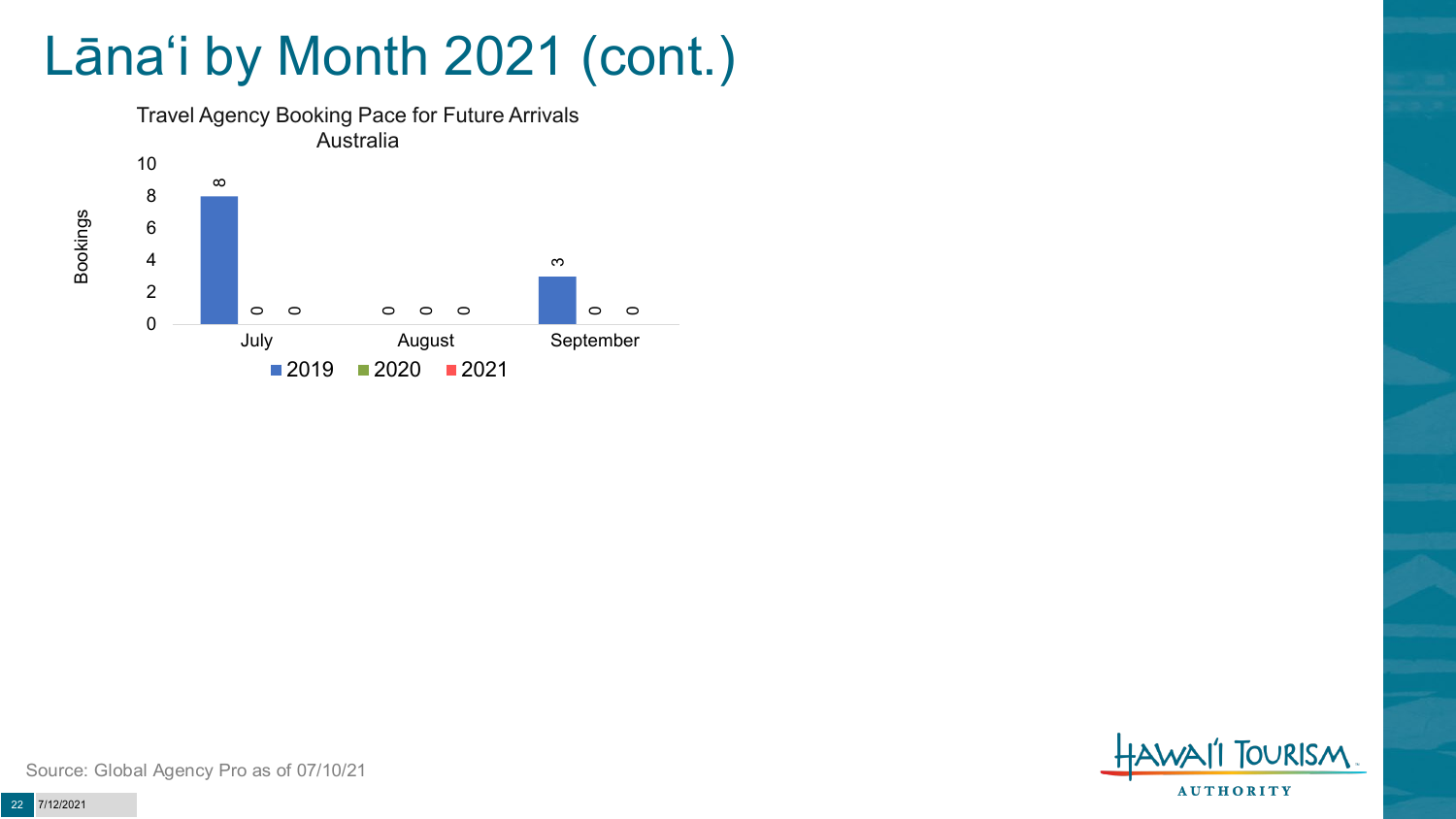#### Lāna'i by Quarter 2021



Source: Global Agency Pro as of 07/10/21

**AUTHORITY** 

**OURISM**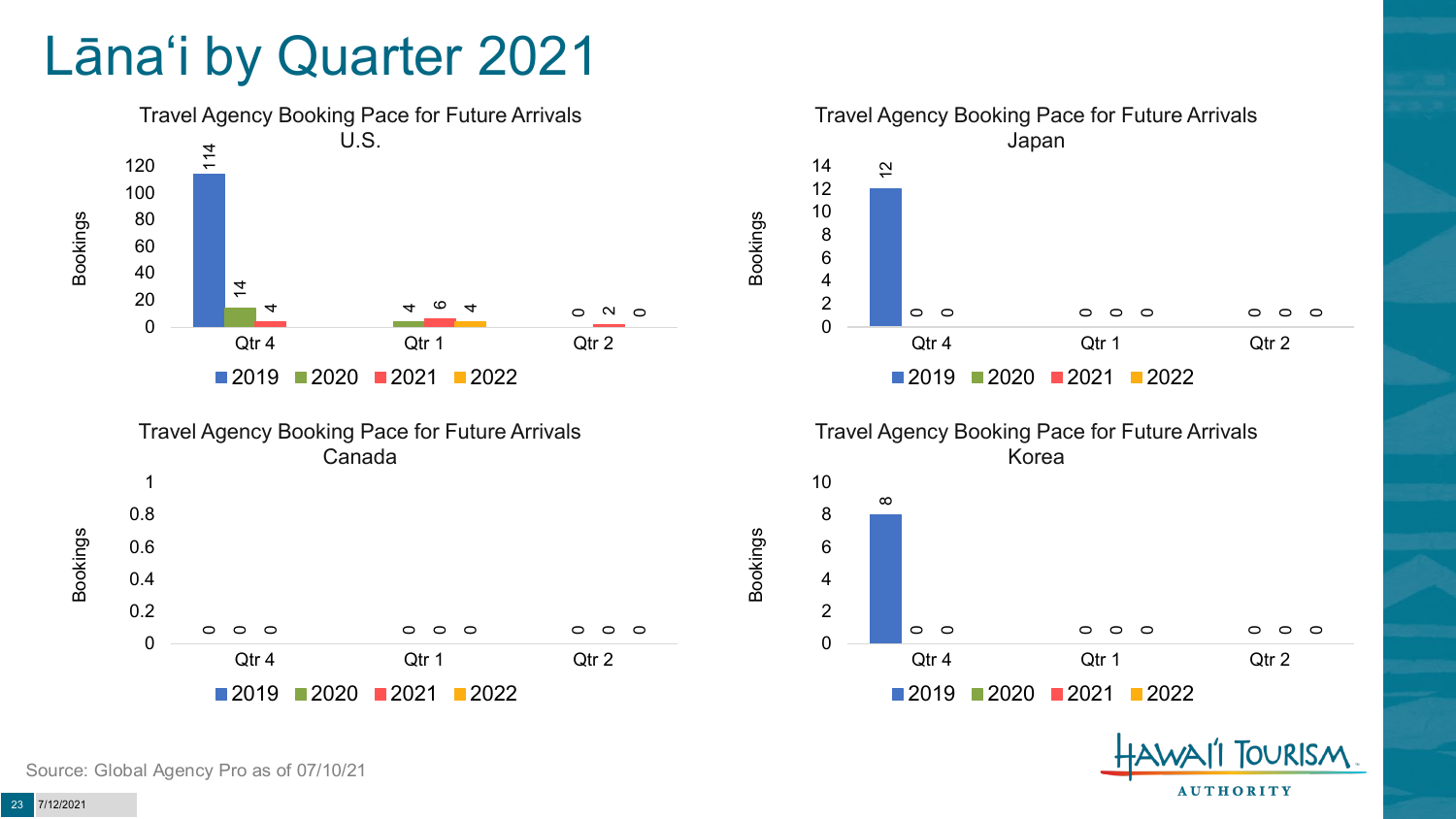### Lāna'i by Quarter 2021 (cont.)





Source: Global Agency Pro as of 07/10/21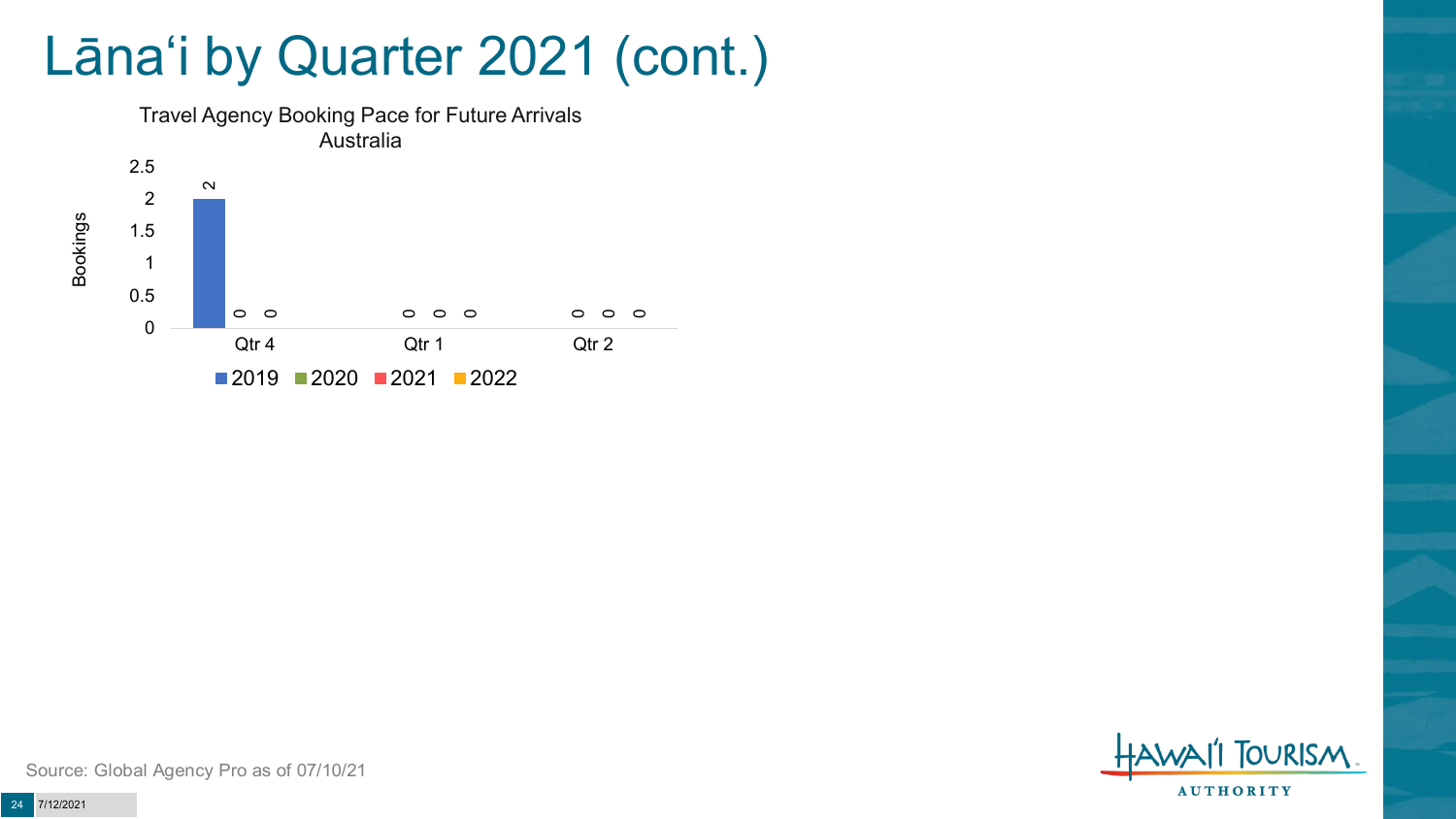# Kaua'i by Month 2021





Travel Agency Booking Pace for Future Arrivals



Travel Agency Booking Pace for Future Arrivals Korea



Bookings



Source: Global Agency Pro as of 07/10/21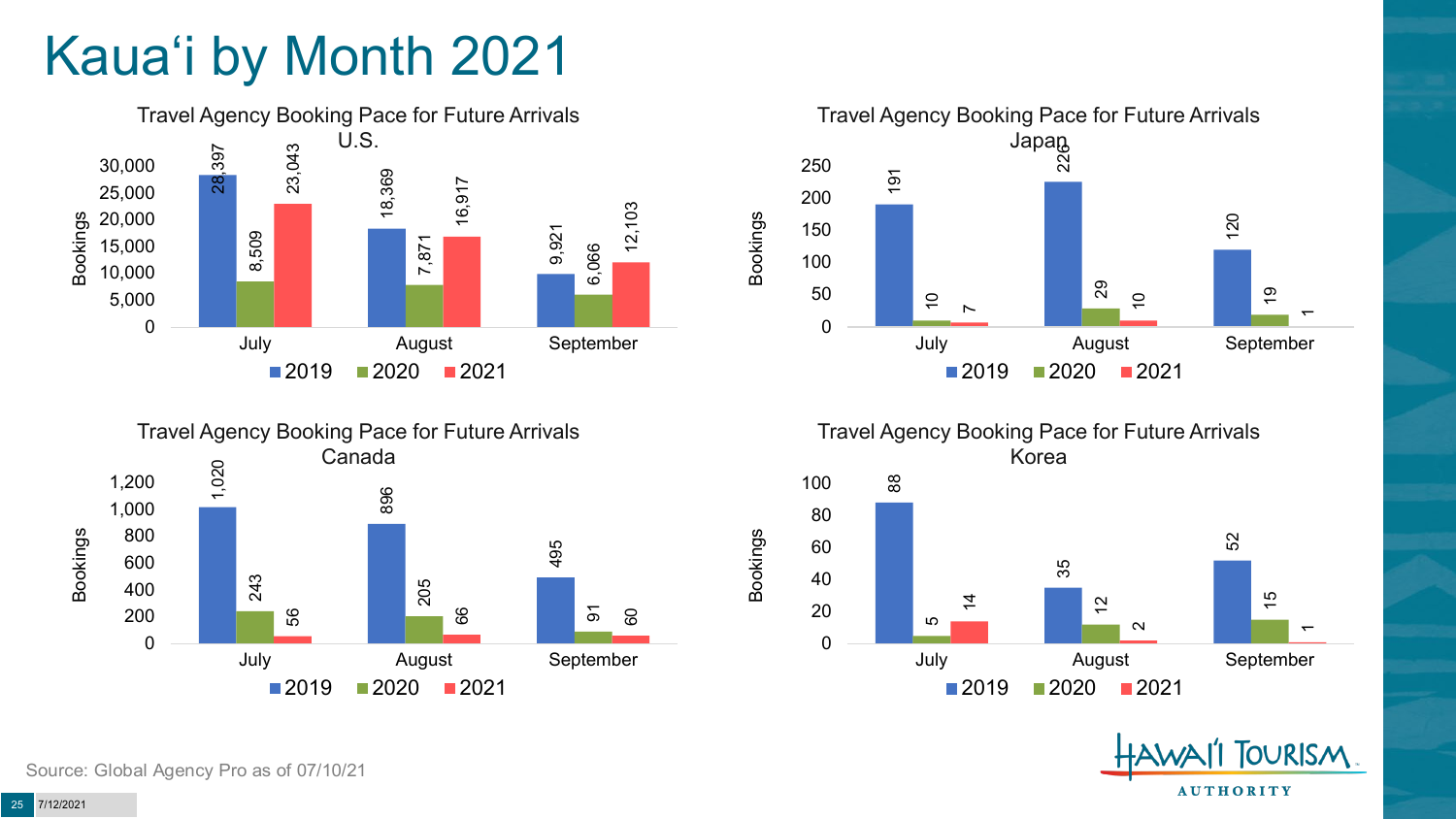# Kaua'i by Month 2021 (cont.)



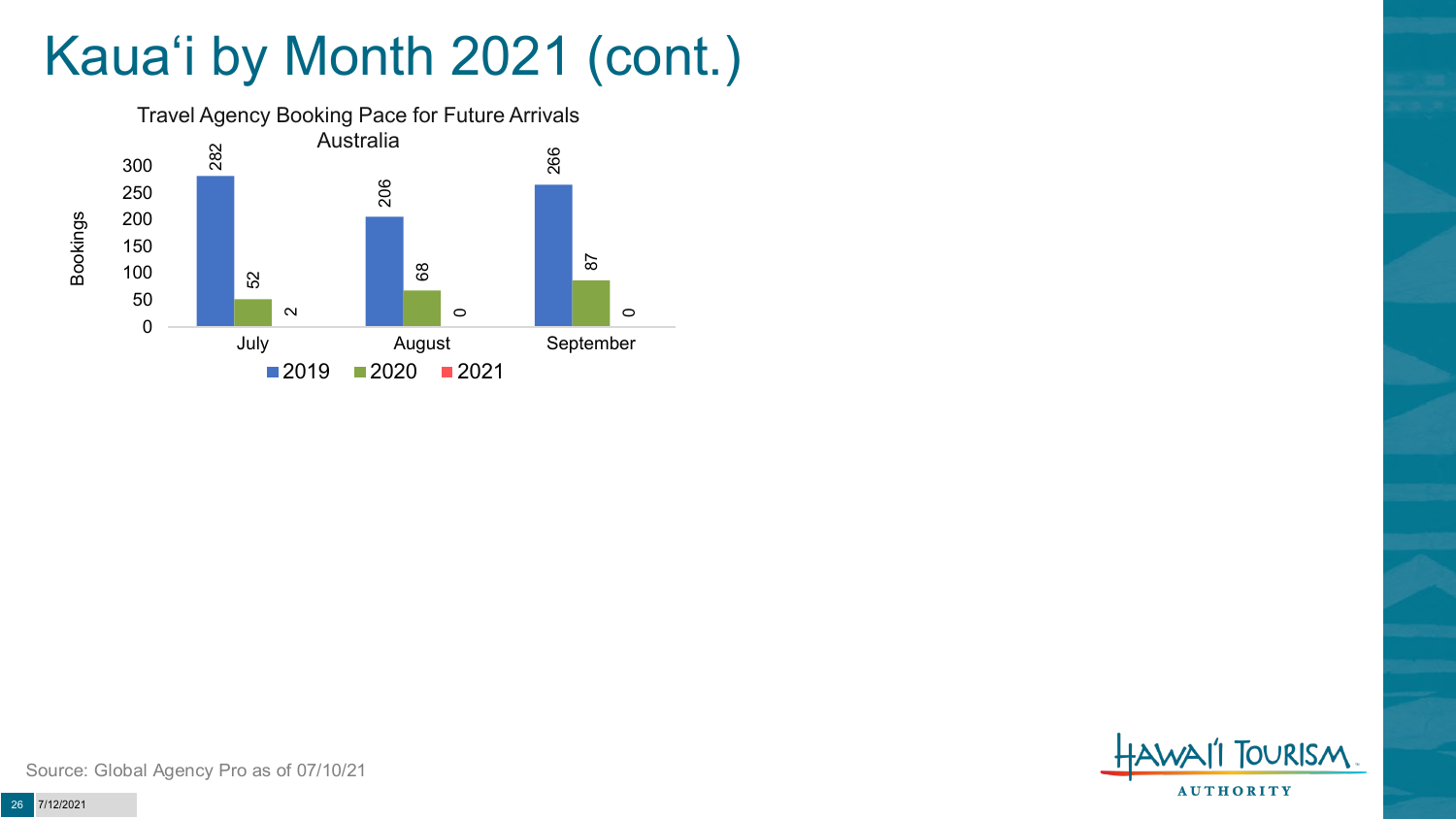### Kaua'i by Quarter 2021









Bookings



**FOURISM** 

**AUTHORITY** 

Source: Global Agency Pro as of 07/10/21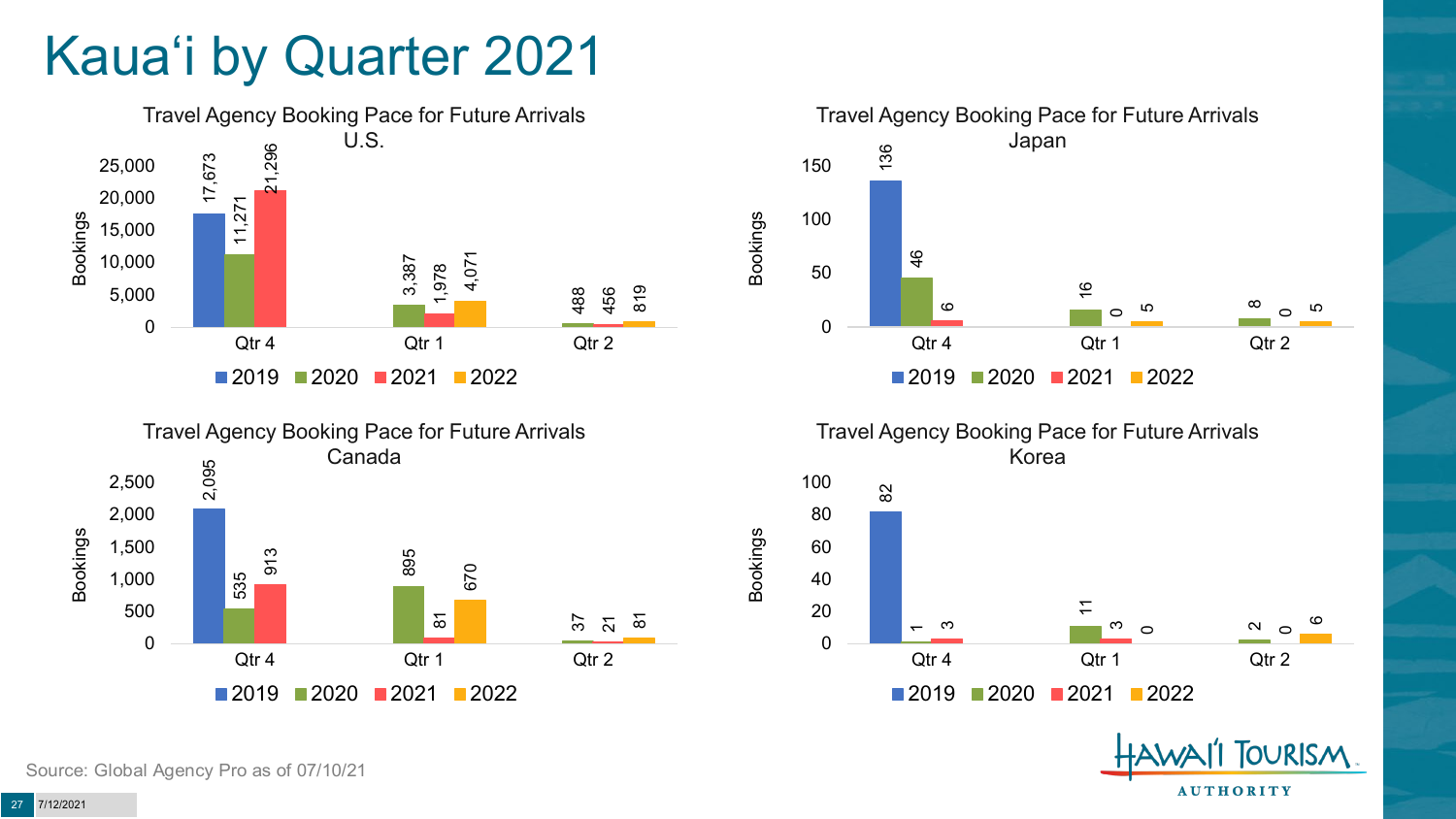### Kaua'i by Quarter 2021 (cont.)



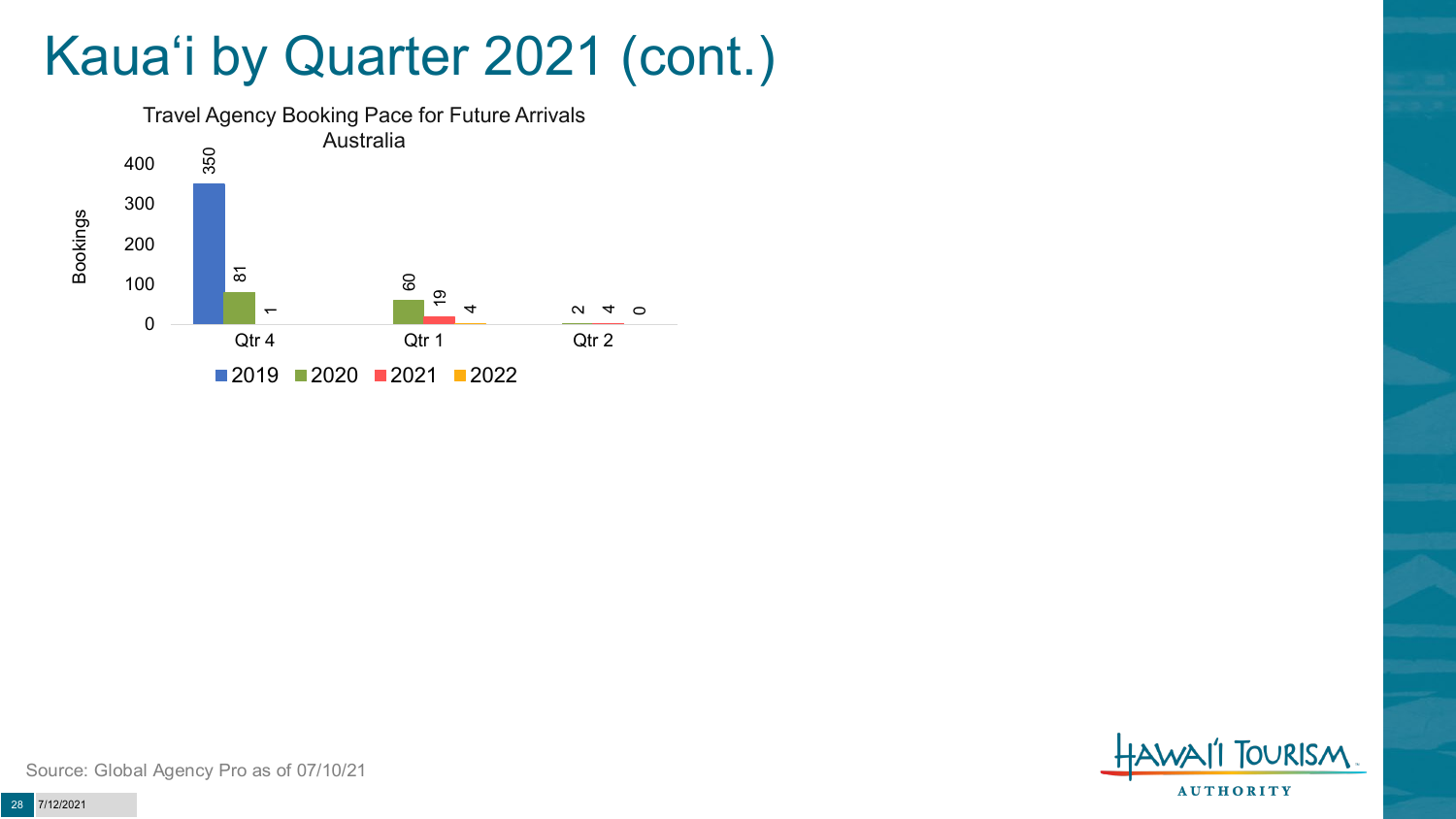# Hawai'i Island by Month 2021











Source: Global Agency Pro as of 07/10/21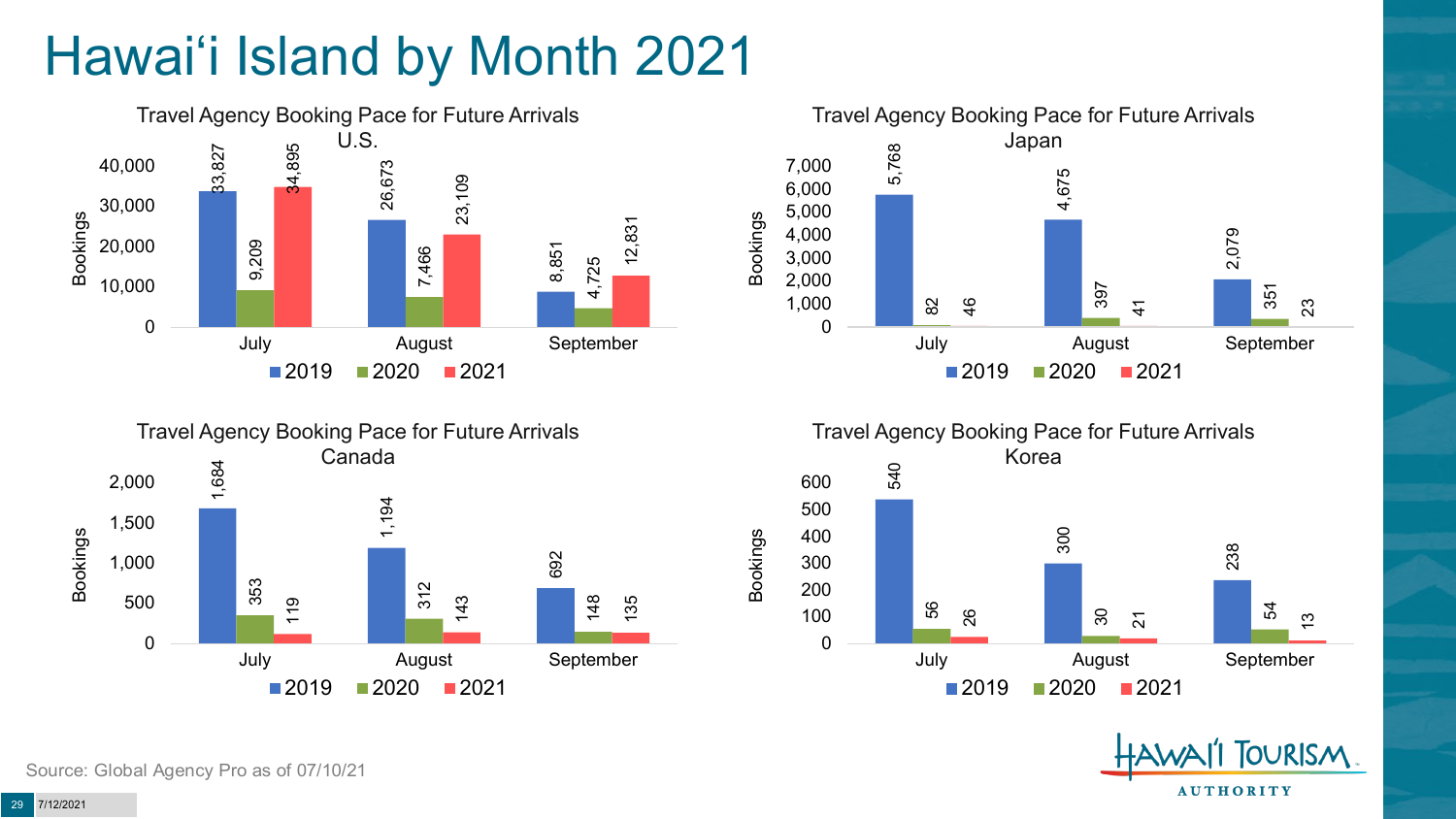# Hawai'i Island by Month 2021 (cont.)



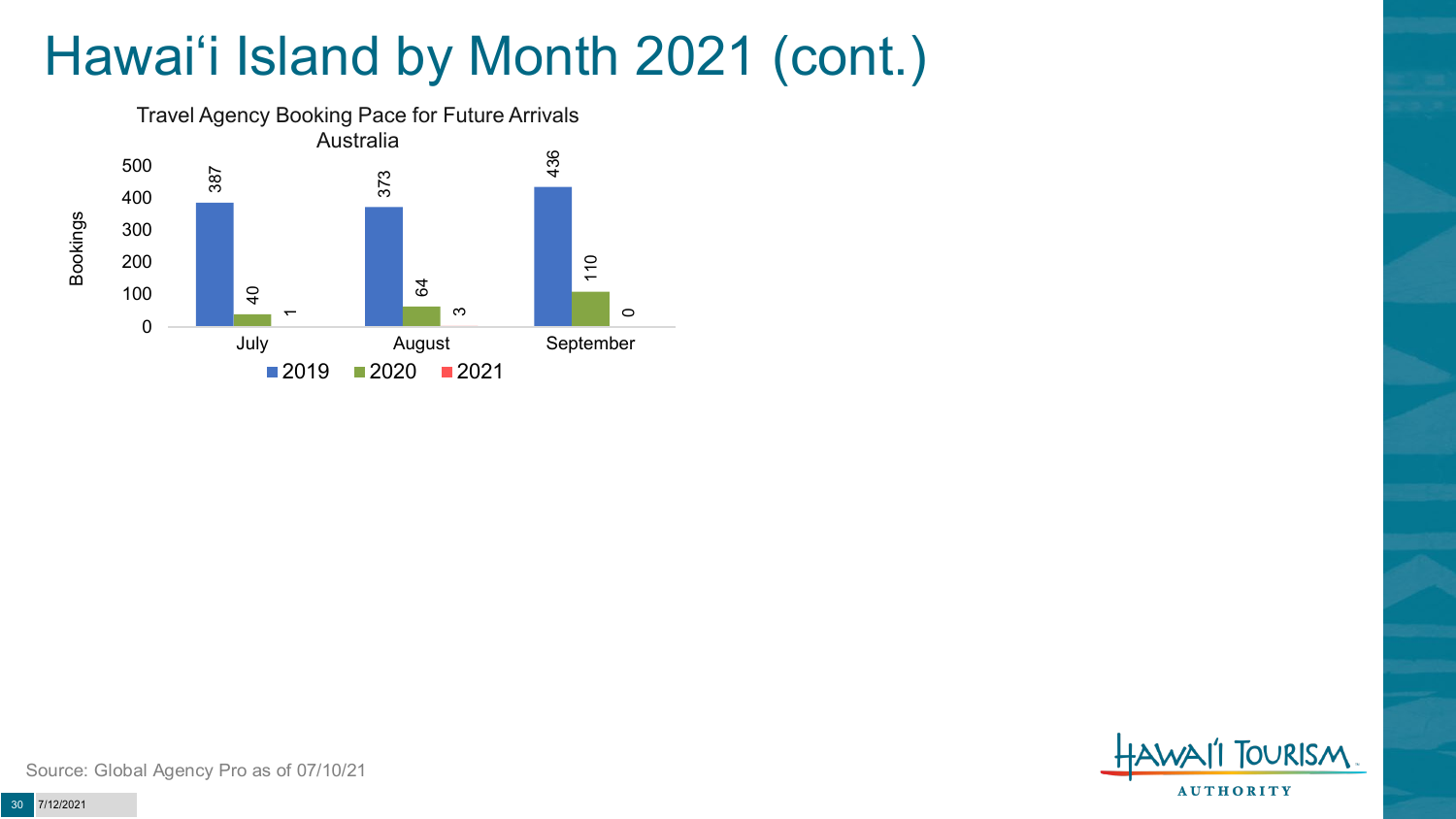# Hawai'i Island by Quarter 2021









**FOURISM** 

**AUTHORITY** 

Source: Global Agency Pro as of 07/10/21